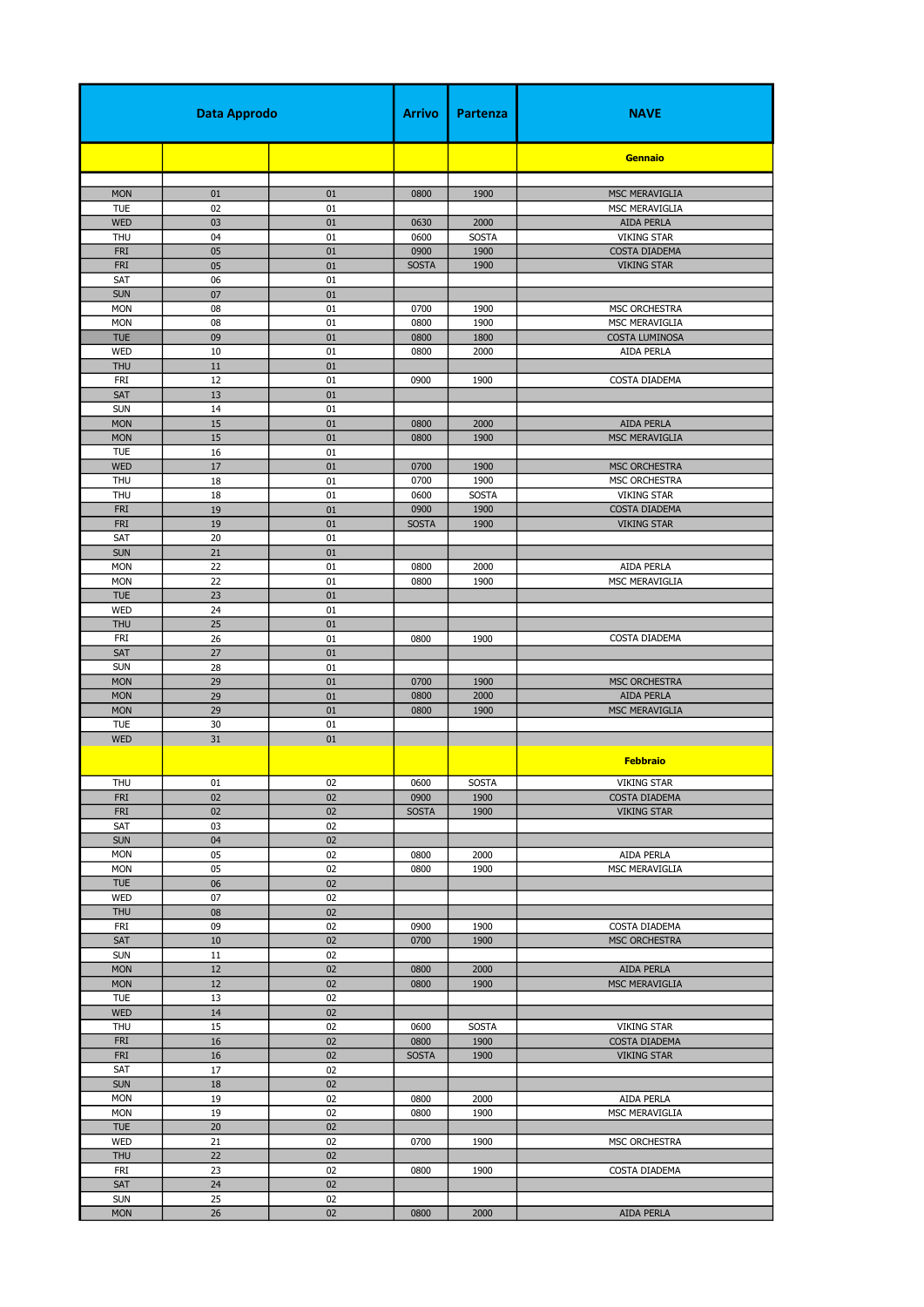| <b>MON</b>        | 26       | 02       | 0800         | 1900         | MSC MERAVIGLIA                  |
|-------------------|----------|----------|--------------|--------------|---------------------------------|
| <b>TUE</b>        | 27       | 02       |              |              |                                 |
| <b>WED</b>        | 28       | 02       |              |              | <b>AIDA PERLA</b>               |
|                   |          |          |              |              |                                 |
|                   |          |          |              |              | <b>Marzo</b>                    |
|                   |          |          |              |              |                                 |
| <b>THU</b>        | 01       | 03       | 0600         | <b>SOSTA</b> | <b>VIKING STAR</b>              |
| FRI               | 02       | 03       | 0900         | 1900         | COSTA DIADEMA                   |
| <b>FRI</b>        | 02       | 03       | <b>SOSTA</b> | 1900         | <b>VIKING STAR</b>              |
| SAT               | 03       | 03       |              |              |                                 |
| <b>SUN</b>        | 04       | 03       |              |              |                                 |
| <b>MON</b>        | 05       | 03       | 0700         | 1900         | <b>MSC ORCHESTRA</b>            |
| <b>MON</b>        | 05       | 03       | 0800         | 1900         | <b>MSC MERAVIGLIA</b>           |
|                   |          |          |              |              |                                 |
| <b>TUE</b>        | 06       | 03       |              |              |                                 |
| <b>WED</b>        | 07       | 03       |              |              |                                 |
| <b>THU</b>        | 08       | 03       |              |              |                                 |
| <b>FRI</b>        | 09       | 03       | 0900         | 1900         | COSTA DIADEMA                   |
| SAT               | 10       | 03       |              |              |                                 |
| <b>SUN</b>        | 11       | 03       |              |              |                                 |
| <b>MON</b>        | 12       | 03       | 0800         | 1900         | MSC MERAVIGLIA                  |
| <b>TUE</b>        | 13       | 03       | 0600         | 1900         | <b>VIKING STAR</b>              |
|                   |          |          |              |              |                                 |
| <b>WED</b>        | 14       | 03       | 0700         | 1900         | MSC ORCHESTRA                   |
| <b>THU</b>        | 15       | 03       |              |              |                                 |
| FRI               | 16       | 03       | 0900         | 1900         | COSTA DIADEMA                   |
| FRI               | 16       | 03       | 0700         | 1800         | COSTA VICTORIA                  |
| <b>SAT</b>        | 17       | 03       |              |              |                                 |
| <b>SUN</b>        | 18       | 03       |              |              |                                 |
| <b>MON</b>        | 19       | 03       | 0800         | 1900         | MSC MERAVIGLIA                  |
| <b>TUE</b>        | 20       | 03       |              |              |                                 |
| <b>WED</b>        | 21       | 03       |              |              |                                 |
|                   |          |          |              |              |                                 |
| <b>THU</b>        | 22       | 03       |              |              |                                 |
| <b>FRI</b>        | 23       | 03       | 0800         | 1900         | COSTA DIADEMA                   |
| <b>SAT</b>        | 24       | 03       | 0500         | 1800         | <b>VIKING SKY</b>               |
| <b>SUN</b>        | 25       | 03       | 0900         | 1900         | <b>COSTA NEORIVIERA</b>         |
| <b>MON</b>        | 26       | 03       | 0800         | 2100         | LE BELLE DE L'ADRIATIQUE        |
| <b>MON</b>        | 26       | 03       | 0700         | 1900         | MSC ORCHESTRA                   |
| <b>MON</b>        | 26       | 03       | 0800         | 1900         | MSC MERAVIGLIA                  |
| <b>TUE</b>        | 27       | 03       |              |              |                                 |
|                   |          |          |              |              |                                 |
| <b>WED</b>        | 28       | 03       | 0800         | 1800         | COSTA MEDITERRANEA              |
| <b>THU</b>        | 29       | 03       | 0800         | 1900         | MSC DIVINA                      |
| <b>THU</b>        | 29       | 03       | 0800         | 1900         | <b>SOVEREIGN</b>                |
| FRI               | 30       | 03       | 0900         | 1900         | COSTA DIADEMA                   |
| FRI               | 30       | 03       | 0700         | 1900         | THOMSON SPIRIT                  |
| <b>SAT</b>        | 31       | 03       | 0700         | 1900         | <b>AZURA</b>                    |
|                   |          |          |              |              |                                 |
|                   |          |          |              |              | <b>Aprile</b>                   |
| <b>SUN</b>        | 01       | 04       | 0800         | 2100         | COSTA VICTORIA                  |
| <b>SUN</b>        | 01       | 04       | 0700         | 1900         | MSC DIVINA                      |
|                   |          |          |              |              |                                 |
| <b>MON</b>        | 02       | 04       | 0800         | 1900         | MSC MERAVIGLIA                  |
| <b>TUE</b>        | 03       | 04       | 0700         | 1900         | <b>OCEANA</b>                   |
| <b>TUE</b>        | 03       | 04       | 0700         | 2000         | SYMPHONY O.T.S.                 |
| <b>WED</b>        | 04       | 04       |              |              |                                 |
| <b>THU</b>        | 05       | 04       | 0800         | 1900         | SOVEREIGN                       |
| THU               | 05       | 04       | 0700         | 2000         | CARNIVAL HORIZON                |
| <b>FRI</b>        | 06       | 04       | 0900         | 1900         | COSTA DIADEMA                   |
| SAT               | 07       | 04       | 0700         | 1900         | MSC ORCHESTRA                   |
|                   |          |          |              |              |                                 |
| SAT               | 07       | 04       | 0700         | 1900         | CELESTIAL OLYMPIA               |
| SAT               | 07       | 04       | 0500         | 1800         | <b>VIKING SKY</b>               |
| <b>SUN</b>        | 08       | 04       | 0700         | 1900         | MSC DIVINA                      |
| <b>SUN</b>        | 08       | 04       | 0600         | 2000         | MEIN SCHIFF 1                   |
| <b>SUN</b>        | 08       | 04       | 0700         | 2000         | MEIN SCHIFF 2                   |
| <b>MON</b>        | 09       | 04       | 0900         | 2000         | PACIFIC PRINCESS                |
| <b>MON</b>        | 09       | 04       | 0800         | 1900         | MSC MERAVIGLIA                  |
| <b>TUE</b>        | 10       | 04       | 0700         | 1900         | COSTA VICTORIA                  |
| <b>TUE</b>        | 11       | 04       | 0700         | 2000         | SYMPHONY O.T.S.                 |
|                   |          |          |              |              |                                 |
| <b>WED</b>        | 11       | 04       | 0500         | 1800         | KONINGSDAM                      |
| <b>THU</b>        | 12       | 04       | 0700         | 1800         | <b>BERLIN</b>                   |
| <b>THU</b>        | 12       | 04       | 0800         | 1900         | SOVEREIGN                       |
| FRI               | 13       | 04       | 0800         | 1900         | COSTA DIADEMA                   |
| FRI               | 13       | 04       | 0800         | 1900         | <b>GOLDEN IRIS</b>              |
| SAT               | 14       | 04       | 0700         | 2000         | PRINSENDAM                      |
| SAT               | 14       | 04       | 0500         | 1800         | <b>VIKING STAR</b>              |
| SAT               | 14       | 04       | 0500         | 1800         | <b>SPIRIT</b>                   |
| <b>SUN</b>        |          |          |              |              |                                 |
|                   |          |          |              |              |                                 |
|                   | 15       | 04       | 0600         | 1900         | NORWEGIAN SPIRIT                |
| <b>SUN</b>        | 15       | 04       | 0700         | 1900         | MSC DIVINA                      |
| <b>MON</b>        | 16       | 04       | 0600         | 1900         | <b>BLACK WATCH</b>              |
| <b>MON</b>        | 16       | 04       | 0600         | 1900         | SEVEN SEAS EXPLORER             |
| <b>MON</b><br>TUE | 16<br>17 | 04<br>04 | 0700<br>0700 | 1900<br>1900 | MSC ORCHESTRA<br>COSTA VICTORIA |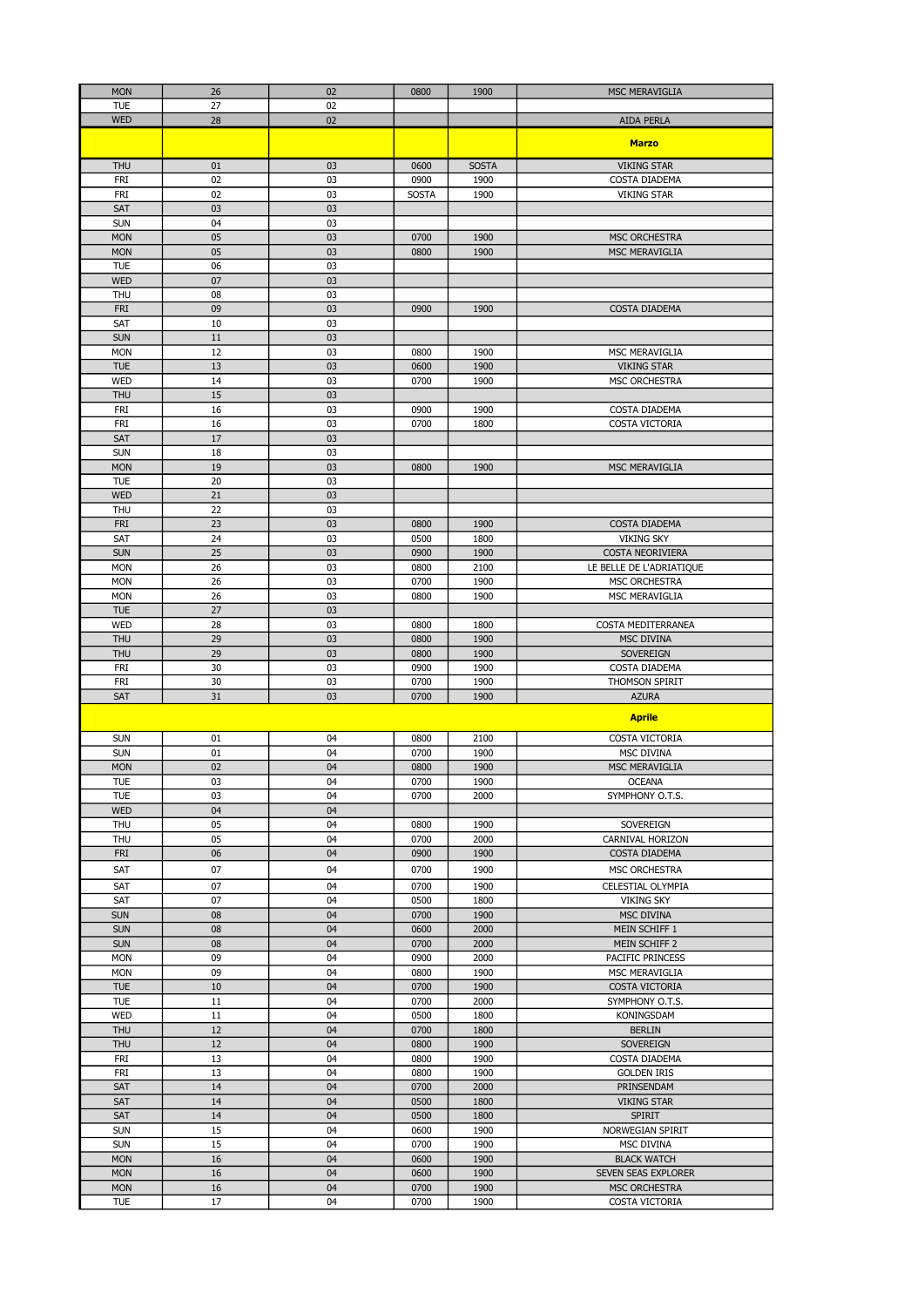| <b>TUE</b>               | 17       | 04       | 0700                 | 1900                 | <b>RIVIERA</b>                          |
|--------------------------|----------|----------|----------------------|----------------------|-----------------------------------------|
| <b>WED</b>               | 18       | 04       | 0700                 | 2000                 | SYMPHONY O.T.S.                         |
| <b>THU</b>               | 19       | 04       | 0700                 | 2000                 | CARNIVAL HORIZON                        |
| THU<br><b>FRI</b>        | 19<br>20 | 04<br>04 | 0800<br>0800         | 1900<br>1900         | SOVEREIGN<br><b>COSTA DIADEMA</b>       |
| <b>FRI</b>               | 20       | 04       | 0700                 | 2000                 | MEIN SCHIFF 5                           |
| SAT                      | 21       | 04       | 0500                 | 1800                 | KONINGSDAM                              |
| SAT                      | 21       | 04       | 0700                 | 1900                 | <b>AZURA</b>                            |
| SAT                      | 21       | 04       | 0700                 | 1900                 | <b>OCEANA</b>                           |
| <b>SUN</b>               | 22       | 04       | 0700                 | 1900                 | <b>MSC DIVINA</b>                       |
| <b>SUN</b>               | 22       | 04       | 0700                 | 1900                 | <b>OOSTERDAM</b>                        |
| <b>MON</b>               | 23       | 04       |                      |                      |                                         |
| <b>TUE</b><br><b>WED</b> | 24<br>25 | 04<br>04 | 0700<br><b>SOSTA</b> | 1900<br><b>SOSTA</b> | <b>COSTA VICTORIA</b><br><b>ASUKA</b>   |
| <b>WED</b>               | 25       | 04       | 0700                 | 2000                 | SYMPHONY O.T.S.                         |
| <b>WED</b>               | 25       | 04       | 0500                 | 1800                 | SAPPHIRE PRINCESS                       |
| WED                      | 25       | 04       | 0500                 | 1900                 | NORWEGIAN EPIC                          |
| <b>WED</b>               | 25       | 04       | 0700                 | 2000                 | MEIN SCHIFF 5                           |
| WED                      | 25       | 04       | 0700                 | 1700                 | SEABOURN QUEST                          |
| <b>THU</b>               | 26       | 04       | 0500                 | 1800                 | <b>VIKING STAR</b>                      |
| <b>THU</b><br><b>THU</b> | 26<br>26 | 04<br>04 | 0500<br>0700         | 1800<br>2000         | <b>ASUKA</b><br><b>CARNIVAL HORIZON</b> |
| <b>THU</b>               | 26       | 04       | 0800                 | 1900                 | SOVEREIGN                               |
| <b>THU</b>               | 26       | 04       | 0600                 | 1900                 | NORWEGIAN SPIRIT                        |
| FRI                      | 27       | 04       | 0800                 | 1900                 | COSTA DIADEMA                           |
| <b>FRI</b>               | 27       | 04       | 0500                 | 1700                 | <b>CELEBRITY REFLECTION</b>             |
| <b>FRI</b>               | 27       | 04       | 0700                 | 1900                 | <b>MSC FANTASIA</b>                     |
| <b>SAT</b>               | 28       | 04       | 0700                 | 1900                 | <b>MSC ORCHESTRA</b>                    |
| SAT                      | 28       | 04       | 0500                 | 1900                 | <b>CROWN PRINCESS</b>                   |
| <b>SUN</b><br><b>SUN</b> | 29<br>29 | 04<br>04 | 0700<br>0800         | 1900<br>1900         | <b>MSC DIVINA</b><br><b>SILVER WIND</b> |
| <b>SUN</b>               | 29       | 04       | 0700                 | 1700                 | <b>WIND SURF</b>                        |
| <b>SUN</b>               | 29       | 04       | 0700                 | 2000                 | AMADEA                                  |
| <b>MON</b>               | 30       | 04       | 0700                 | 2000                 | MEIN SCHIFF 2                           |
| <b>MON</b>               | 30       | 04       | 0700                 | 1900                 | MARELLA DISCOVERY 2                     |
| <b>MON</b>               | 30       | 04       | 0600                 | 1800                 | <b>ISLAND SKY</b>                       |
|                          |          |          |                      |                      | <b>Maggio</b>                           |
|                          |          |          |                      |                      |                                         |
| <b>TUE</b>               | 01       | 05       | 0500                 | 1800                 | SEVEN SEAS EXPLORER                     |
|                          |          |          |                      |                      |                                         |
| <b>TUE</b>               | 01       | 05       | 0700                 | 1900                 | COSTA VICTORIA                          |
| <b>TUE</b><br><b>TUE</b> | 01<br>01 | 05<br>05 | 0700<br>0700         | 1900<br>1900         | AIDA PRIMA<br>AIDA STELLA               |
| <b>TUE</b>               | 01       | 05       | 0500                 | 1800                 | KONINGSDAM                              |
| <b>WED</b>               | 02       | 05       | 0500                 | 1900                 | NORWEGIAN EPIC                          |
| <b>WED</b>               | 02       | 05       | 0900                 | 1900                 | <b>COSTA PACIFICA</b>                   |
| <b>WED</b>               | 02       | 05       | 0700                 | 2000                 | <b>CARNIVAL HORIZON</b>                 |
| <b>WED</b>               | 02       | 05       | 0700                 | 2000                 | MEIN SCHIFF 6                           |
| THU                      | 03       | 05       | 0600                 | 2000                 | AIDA AURA                               |
| <b>THU</b>               | 03       | 05       | 0700                 | 2000<br>1900         | SYMPHONY O.T.S.<br><b>QUEEN MARY 2</b>  |
| <b>THU</b><br><b>THU</b> | 03<br>03 | 05<br>05 | 0800<br>0700         | 1800                 | <b>BERLIN</b>                           |
| THU                      | 03       | 05       | 0700                 | 1800                 | MARELLA DREAM                           |
| <b>FRI</b>               | 04       | 05       | 0600                 | 1900                 | <b>ISLAND SKY</b>                       |
| <b>FRI</b>               | 04       | 05       | 0600                 | 1900                 | SILVER SPIRIT                           |
| <b>FRI</b>               | 04       | 05       | 0700                 | 2000                 | MEIN SCHIFF 5                           |
| <b>FRI</b>               | 04       | 05       | 0800                 | 1900                 | COSTA DIADEMA                           |
| <b>FRI</b><br><b>FRI</b> | 04<br>04 | 05<br>05 | 0700                 | 1900                 | MSC FANTASIA<br><b>CAVOUR</b>           |
| SAT                      | 05       | 05       | 0400                 | 1800                 | AZAMARA QUEST                           |
| SAT                      | 05       | 05       | <b>SOSTA</b>         | <b>SOSTA</b>         | SILVER SPIRIT                           |
| SAT                      | 05       | 05       | 0700                 | 1900                 | VISION O.T.S.                           |
| SAT                      | 05       | 05       | 0700                 | 1700                 | STAR PRIDE                              |
| SAT                      | 05       | 05       | 0700                 | 1900                 | MARELLA CELEBRATION                     |
| SAT                      | 05       | 05       |                      |                      | <b>CAVOUR</b>                           |
| <b>SUN</b><br><b>SUN</b> | 06<br>06 | 05<br>05 | 0800<br>0600         | 2200<br>1900         | SILVER SPIRIT<br>NORWEGIAN SPIRIT       |
| <b>SUN</b>               | 06       | 05       | 0700                 | 1900                 | MSC DIVINA                              |
| <b>SUN</b>               | 06       | 05       |                      |                      | <b>CAVOUR</b>                           |
| <b>MON</b>               | 07       | 05       | 0400                 | 1700                 | CELEBRITY CONSTELLATION                 |
| <b>MON</b>               | 07       | 05       | 0700                 | 1900                 | <b>SPIRIT</b>                           |
| <b>MON</b>               | 07       | 05       | 0500                 | 1700                 | CELEBRITY REFLECTION                    |
| <b>TUE</b>               | 08       | 05       | 0600                 | 1900                 | SILVER WHISPER                          |
| <b>TUE</b><br><b>TUE</b> | 08<br>08 | 05<br>05 | 0700<br>0700         | 1900<br>1900         | COSTA VICTORIA<br>AIDA PRIMA            |
| <b>WED</b>               | 09       | 05       | 0500                 | 1900                 | NORWEGIAN EPIC                          |
| <b>THU</b>               | 10       | 05       | 0700                 | 2000                 | SYMPHONY O.T.S.                         |
| <b>THU</b>               | 10       | 05       | 0800                 | 1900                 | SOVEREIGN                               |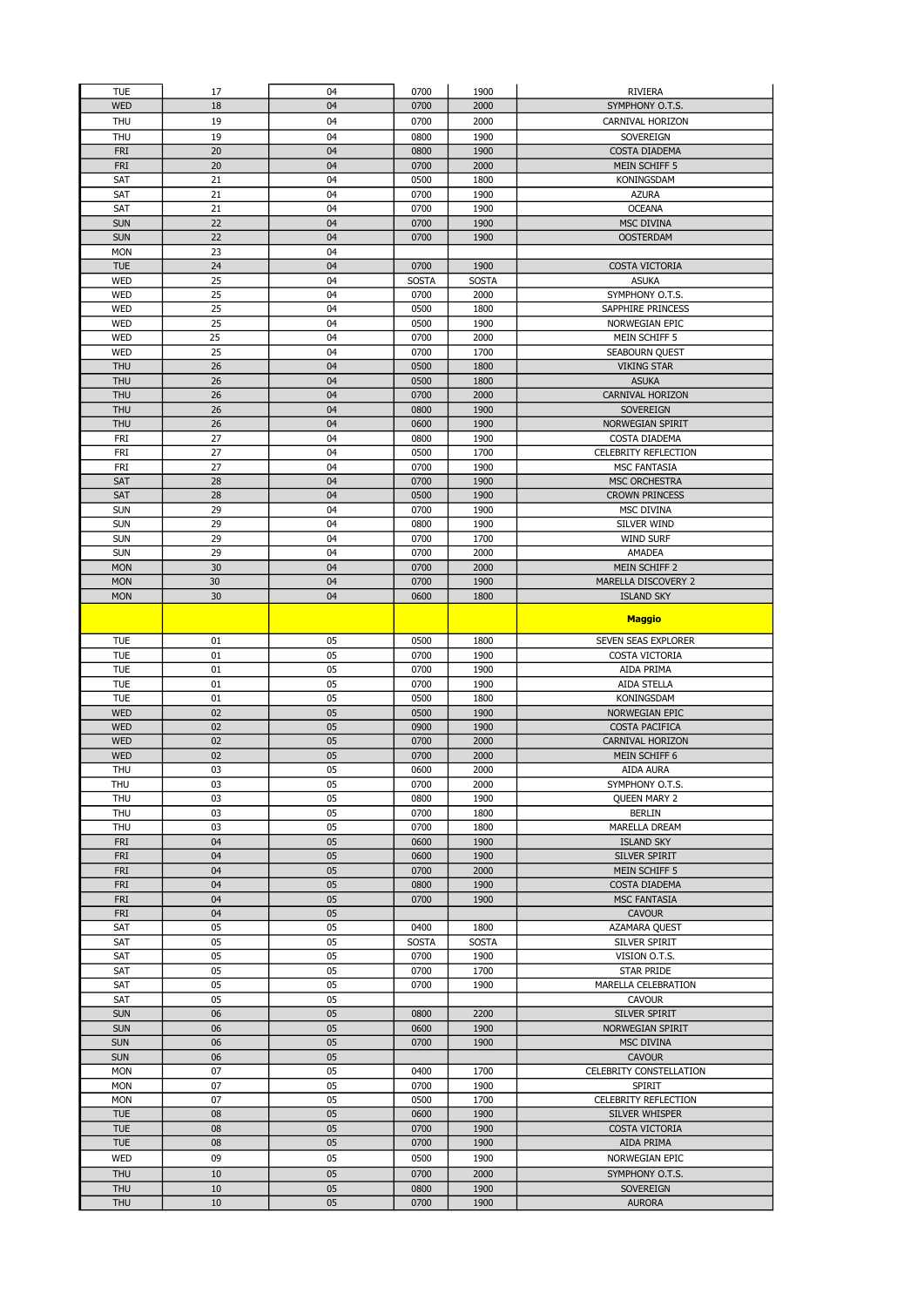| FRI                      | 11       | 05       | 0700         | 2000         | MEIN SCHIFF 5                                   |
|--------------------------|----------|----------|--------------|--------------|-------------------------------------------------|
| FRI                      | 11       | 05       | 0800         | 1800         | SEA CLOUD II                                    |
| FRI                      | 11       | 05       | 0800         | 1900         | COSTA DIADEMA                                   |
| FRI                      | 11       | 05       | 0700         | 1900         | <b>MSC FANTASIA</b>                             |
| <b>SAT</b>               | 12       | 05       | 0700         | 1800         | <b>OOSTERDAM</b>                                |
| SAT<br>SAT               | 13<br>13 | 05<br>05 | 0700<br>0900 | 1900<br>1900 | MSC DIVINA<br>COSTA PACIFICA                    |
| <b>SUN</b>               | 13       | 05       | 0700         | 1700         | <b>WIND STAR</b>                                |
| <b>SUN</b>               | 13       | 05       | 0900         | 1000         | <b>LE PONANT</b>                                |
| <b>MON</b>               | 14       | 05       | 0700         | 2000         | <b>OCEANA</b>                                   |
| <b>TUE</b>               | 15       | 05       | 0700         | 1900         | AIDA PRIMA                                      |
| <b>TUE</b>               | 15       | 05       | 0700         | 1900         | COSTA VICTORIA                                  |
| <b>TUE</b>               | 15       | 05       | 0700         | 1700         | <b>STAR PRIDE</b>                               |
| <b>TUE</b>               | 15       | 05       | 0700         | 1700         | <b>WIND SURF</b>                                |
| <b>TUE</b>               | 15       | 05       | 0700         | 1900         | <b>CRYSTAL SERENITY</b>                         |
| <b>WED</b>               | 16       | 05       | <b>SOSTA</b> | <b>SOSTA</b> | <b>CRYSTAL SERENITY</b>                         |
| <b>WED</b>               | 16       | 05       | 0700         | 1700         | SEABOURN ODYSSEY                                |
| <b>WED</b>               | 16       | 05       | 0500         | 1900         | NORWEGIAN EPIC                                  |
| <b>THU</b>               | 17       | 05       | 0800         | 1900         | SOVEREIGN                                       |
| <b>THU</b>               | 17       | 05       | <b>SOSTA</b> | 2100         | <b>CRYSTAL SERENITY</b>                         |
| <b>THU</b>               | 17       | 05       | 0700         | 2000         | SYMPHONY O.T.S.                                 |
| THU                      | 17       | 05       | 0600         | 1900         | NORWEGIAN SPIRIT                                |
| THU                      | 17       | 05       | 0600         | 1900         | <b>RIVIERA</b>                                  |
| THU                      | 17       | 05       | 0600         | 1900         | VISION O.T.S.                                   |
| <b>THU</b>               | 17<br>18 | 05<br>05 | 0700         | 2100<br>1900 | AZAMARA QUEST                                   |
| <b>FRI</b><br><b>FRI</b> | 18       | 05       | 0700<br>0800 | 1900         | <b>MSC FANTASIA</b><br>COSTA DIADEMA            |
| <b>FRI</b>               | 18       | 05       | 0500         | 1700         | <b>CELEBRITY REFLECTION</b>                     |
| <b>FRI</b>               | 18       | 05       | 0700         | 1900         | SAPPHIRE PRINCESS                               |
| SAT                      | 19       | 05       | 0800         | 1800         | <b>SEADREAM 2</b>                               |
| SAT                      | 19       | 05       | 0700         | 1900         | NAVIGATOR O.T.S.                                |
| SAT                      | 19       | 05       | 0700         | 1900         | MARELLA DREAM                                   |
| SAT                      | 19       | 05       | 0700         | 1900         | <b>VENTURA</b>                                  |
| SAT                      | 19       | 05       | 0500         | 1900         | <b>CROWN PRINCESS</b>                           |
| <b>SUN</b>               | 20       | 05       | 0700         | 1900         | MSC DIVINA                                      |
| <b>SUN</b>               | 20       | 05       | 0400         | 1700         | JEWEL O.T.S.                                    |
| <b>MON</b>               | 21       | 05       | 0400         | 1800         | AZAMARA JOURNEY                                 |
| <b>MON</b>               | 21       | 05       | 0700         | 1900         | AIDA STELLA                                     |
| <b>MON</b>               | 21       | 05       | 0700         | 2000         | MEIN SCHIFF 6                                   |
| <b>TUE</b>               | 22       | 05       | 0700         | 1900         | <b>CELEBRITY CONSTELLATION</b>                  |
| <b>TUE</b>               | 22       | 05       | 0600         | 1900         | RHAPSODY O.T.S.                                 |
| <b>TUE</b><br><b>TUE</b> | 22<br>22 | 05<br>05 | 0700<br>0800 | 1900<br>1900 | SILVER WHISPER<br><b>COSTA VICTORIA</b>         |
| <b>TUE</b>               | 22       | 05       | 0700         | 1900         | AIDA PRIMA                                      |
| <b>WED</b>               | 23       | 05       | 0500         | 1900         | NORWEGIAN EPIC                                  |
| <b>THU</b>               | 24       | 05       | 0900         | 1900         | <b>COSTA PACIFICA</b>                           |
| <b>THU</b>               | 24       | 05       | 0700         | 2000         | SYMPHONY O.T.S.                                 |
| <b>THU</b>               | 24       | 05       | 0800         | 1900         | SOVEREIGN                                       |
| <b>FRI</b>               | 25       | 05       | 0800         | 1900         | COSTA DIADEMA                                   |
| FRI                      | 25       | 05       | 0700         | 1700         | <b>WIND SURF</b>                                |
| FRI                      | 25       | 05       | 0700         | 1900         | MSC FANTASIA                                    |
| SAT                      | 26       | 05       | 0800         | 2200         | ROYAL CLIPPER                                   |
| SAT                      | 26       | 05       | 0700         | 1900         | NORWEGIAN STAR                                  |
| <b>SAT</b>               | 26       | 05       | 0700         | 1800         | SEABOURN ENCORE                                 |
| <b>SUN</b>               | 27       | 05       | 0700         | 2000         | <b>NAUTICA</b>                                  |
| <b>SUN</b>               | 27       | 05       | 0600         | 1900         | NORWEGIAN SPIRIT                                |
| <b>SUN</b>               | 27       | 05       | 0700         | 1900         | MSC DIVINA                                      |
| <b>MON</b>               | 28       | 05       | 0600         | 1900         | <b>VIKING STAR</b>                              |
| <b>MON</b><br><b>MON</b> | 28<br>28 | 05<br>05 | 0700<br>0500 | 1900<br>1700 | MARELLA EXPLORER<br><b>CELEBRITY REFLECTION</b> |
| <b>TUE</b>               | 29       | 05       | 0600         | 1900         | <b>DISNEY MAGIC</b>                             |
| <b>TUE</b>               | 29       | 05       | 0700         | 1900         | VISION O.T.S.                                   |
| <b>TUE</b>               | 29       | 05       | 0700         | 1900         | <b>OCEANA</b>                                   |
| <b>TUE</b>               | 29       | 05       | 0600         | 1900         | <b>SILVER MUSE</b>                              |
| <b>TUE</b>               | 29       | 05       | 0700         | 1900         | AIDA PRIMA                                      |
| <b>WED</b>               | 30       | 05       | 0500         | 1900         | NORWEGIAN EPIC                                  |
| <b>WED</b>               | 30       |          | 0700         | 1900         | AGEAN ODYSSEY                                   |
|                          |          | 05       |              |              |                                                 |
| <b>WED</b>               | 30       | 05       | 0400         | 1700         | JEWEL O.T.S.                                    |
| <b>WED</b>               | 30       | 05       | 0700         | 1900         | AIDA STELLA                                     |
| THU                      | 31       | 05       | 0700         | 2000         | MEIN SCHIFF 6                                   |
| THU                      | 31       | 05       | 0700         | 2000         | SYMPHONY O.T.S.                                 |
| THU                      | 31       | 05       | 0600         | 1800         | SILVER WIND                                     |
| <b>THU</b>               | 31       | 05       | 0800         | 1900         | SOVEREIGN                                       |
| THU                      | 31       | 05       | 0700         | 2000         | <b>OOSTERDAM</b>                                |
| <b>THU</b>               | 31       | 05       | 0800         | 1800         | SEADREAM 2                                      |
| <b>THU</b>               | 31       | 05       | 0800         | 2200         | SEABOURN ODYSSEY                                |
|                          |          |          |              |              | Giugno                                          |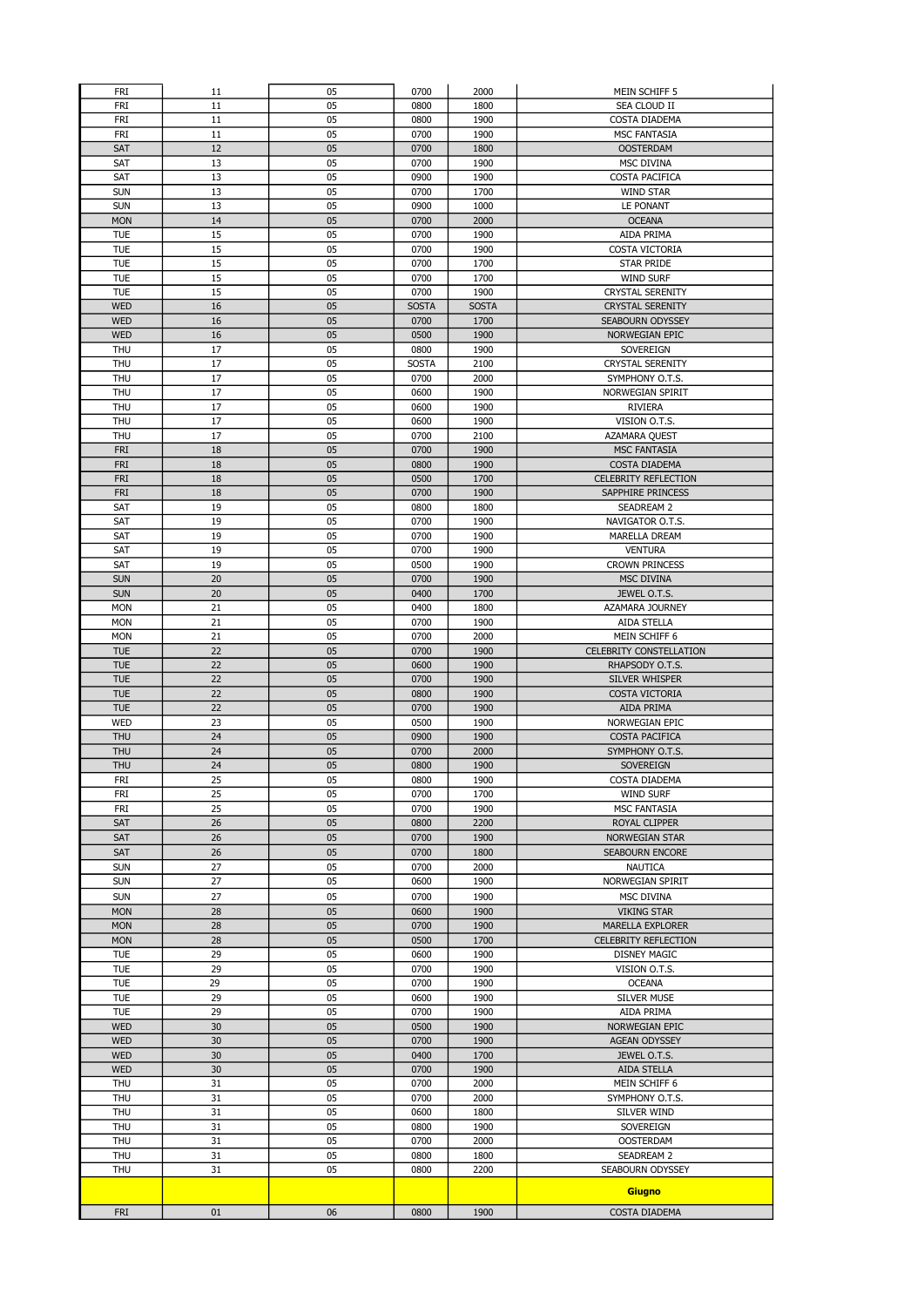| <b>FRI</b> | 01       | 06       | 0500         | 2000         | SEVEN SEAS VOYAGER                    |
|------------|----------|----------|--------------|--------------|---------------------------------------|
| <b>FRI</b> | 01       | 06       | 0700         | 1900         | <b>MSC FANTASIA</b>                   |
| SAT        | 02       | 06       | 0600         | 1900         | <b>RIVIERA</b>                        |
| SAT        | 02       | 06       | 0600         | 1900         | MARELLA DREAM                         |
| SAT        | 02       | 06       | 0800         | 2200         | ROYAL CLIPPER                         |
| <b>SUN</b> | 03       | 06       | 0700         | 1900         | <b>MSC DIVINA</b>                     |
| <b>MON</b> | 04       | 06       | 0500         | 1900         | MSC OPERA                             |
| <b>TUE</b> | 05       | 06       | 0700         | 1900         | AIDA PRIMA                            |
| <b>TUE</b> | 05       | 06       | 0600         | 1900         | <b>DISNEY MAGIC</b>                   |
|            |          |          |              |              |                                       |
| <b>TUE</b> | 05       | 06       | 0700         | 1900         | ARCADIA                               |
| <b>WED</b> | 06       | 06       | 0400         | 1800         | AZAMARA QUEST                         |
| <b>WED</b> | 06       | 06       | 0500         | 1900         | NORWEGIAN EPIC                        |
| <b>THU</b> | 07       | 06       | 0800         | 1900         | SOVEREIGN                             |
| <b>THU</b> | 07       | 06       | 0700         | 2000         | SYMPHONY O.T.S.                       |
| <b>THU</b> | 07       | 06       | 0600         | 1900         | SILVER WHISPER                        |
| <b>THU</b> | 07       | 06       | 0600         | 1900         | NORWEGIAN SPIRIT                      |
| <b>FRI</b> | 08       | 06       | 0800         | 1900         | COSTA DIADEMA                         |
| <b>FRI</b> | 08       | 06       | 0500         | 1700         | JEWEL O.T.S.                          |
| FRI        | 08       | 06       | 0500         | 1700         | CELEBRITY REFLECTION                  |
| <b>FRI</b> | 08       | 06       | 0700         | 1900         | <b>MSC FANTASIA</b>                   |
| <b>SAT</b> | 09       | 06       | 0800         | 1800         | SEADREAM 1                            |
| SAT        | 09       | 06       | 0700         | 1900         | <b>OOSTERDAM</b>                      |
|            |          |          |              |              |                                       |
| <b>SAT</b> | 09       | 06       | 0700         | 1800         | <b>BOUDICCA</b>                       |
| <b>SAT</b> | 09       | 06       | 0600         | 2300         | <b>VIKING STAR</b>                    |
| SAT        | 09       | 06       | 0500         | 1900         | <b>CROWN PRINCESS</b>                 |
| SAT        | 09       | 06       | 0800         | 2200         | ROYAL CLIPPER                         |
| <b>SUN</b> | 10       | 06       | 0700         | 2000         | MEIN SCHIFF 6                         |
| <b>SUN</b> | 10       | 06       | 0700         | 1900         | LE LYRIAL                             |
| <b>SUN</b> | 10       | 06       | 0600         | 1900         | <b>RIVIERA</b>                        |
| <b>SUN</b> | 10       | 06       | 0700         | 1900         | <b>MSC DIVINA</b>                     |
| <b>MON</b> | 11       | 06       | 0700         | 1900         | <b>MARELLA EXPLORER</b>               |
| <b>MON</b> | 11       | 06       | 0500         | <b>SOSTA</b> | <b>VIKING ORION</b>                   |
| <b>MON</b> | 11       | 06       | 0700         | 1900         | <b>BRITANNIA</b>                      |
| <b>TUE</b> | 12       | 06       | 0800         | 2000         | AIDA STELLA                           |
| <b>TUE</b> | 12       | 06       | 0700         | 1900         | AIDA PRIMA                            |
| <b>TUE</b> | 12       | 06       | <b>SOSTA</b> | <b>SOSTA</b> |                                       |
|            |          |          |              |              | <b>VIKING ORION</b>                   |
| <b>TUE</b> | 12       | 06       | 0600         | 1900         | <b>DISNEY MAGIC</b>                   |
| <b>WED</b> | 13       | 06       | 0700         | 1700         | <b>WIND SURF</b>                      |
| <b>WED</b> | 13       | 06       | <b>SOSTA</b> | 2230         | <b>VIKING ORION</b>                   |
| <b>WED</b> | 13       | 06       | 0500         | 1900         | NORWEGIAN EPIC                        |
| THU        | 14       | 06       | 0700         | 2000         | SYMPHONY O.T.S.                       |
| <b>THU</b> | 14       | 06       | 0800         | 1900         | SOVEREIGN                             |
| <b>FRI</b> | 15       | 06       | 0700         | 1900         | <b>MSC FANTASIA</b>                   |
| <b>FRI</b> | 15       | 06       | 0800         | 1900         | COSTA DIADEMA                         |
| SAT        | 16       | 06       | 0800         | 1800         | SEADREAM 1                            |
| SAT        | 16       | 06       | 0800         | 1800         | SEADREAM 2                            |
| SAT        | 16       | 06       | 0700         | 1900         | MARELLA DREAM                         |
| SAT        | 16       | 06       | 0700         | 1700         |                                       |
| SAT        | 16       |          |              |              |                                       |
| <b>SUN</b> |          |          |              |              | SEABOURN ENCORE                       |
|            |          | 06       | 0700         | 1900         | <b>OUEEN VICTORIA</b>                 |
|            | 17       | 06       | 0700         | 1900         | <b>MSC DIVINA</b>                     |
| <b>SUN</b> | 17       | 06       | 0400         | 1700         | JEWEL O.T.S.                          |
| <b>SUN</b> | 17       | 06       | 0600         | 1900         | NORWEGIAN SPIRIT                      |
| <b>MON</b> | 18       | 06       | 0700         | 1900         | LE LYRIAL                             |
| <b>MON</b> | 18       | 06       | 0500         | 1700         | CELEBRITY REFLECTION                  |
| <b>TUE</b> | 19       | 06       | 0700         | 1900         | AIDA PRIMA                            |
| <b>WED</b> | 20       | 06       | 0500         | 1900         | NORWEGIAN EPIC                        |
| <b>WED</b> | 20       | 06       | 0700         | 1900         | EUROPA <sub>2</sub>                   |
| <b>WED</b> | 20       | 06       | 0700         | 2000         | MEIN SCHIFF 6                         |
| WED        | 20       | 06       | 0700         | 2100         | AZAMARA QUEST                         |
| <b>THU</b> | 21       | 06       | 0800         | 1900         | SOVEREIGN                             |
| <b>THU</b> | 21       | 06       | 0700         | 2000         | SYMPHONY O.T.S.                       |
| FRI        | 22       | 06       | 0700         | 1900         | MSC FANTASIA                          |
|            | 22       | 06       | 0800         | 1900         | COSTA DIADEMA                         |
| FRI        |          |          |              |              |                                       |
| FRI        | 22       | 06       | 0700         | 1900         | VISION O.T.S.                         |
| SAT        | 23       | 06       | 0800         | 1800         | SEADREAM 2                            |
| SAT        | 23       | 06       | 0630         | 1700         | CELEBRITY CONSTELLATION               |
| SAT        | 23       | 06       | 0500         | 1900         | <b>DISNEY MAGIC</b>                   |
| <b>SUN</b> | 24       | 06       | 0600         | 1900         | <b>SILVER MUSE</b>                    |
| <b>SUN</b> | 24       | 06       | 0600         | 2300         | <b>VIKING ORION</b>                   |
| <b>SUN</b> | 24       | 06       | 0700         | 1900         | MSC DIVINA                            |
| <b>SUN</b> | 24       | 06       | 0400         | 1700         | JEWEL O.T.S.                          |
| <b>MON</b> | 25       | 06       | 0700         | 1900         | <b>VENTURA</b>                        |
| <b>TUE</b> | 26       | 06       | 0700         | 1900         | AIDA PRIMA                            |
| <b>TUE</b> | 26       | 06       | 0700         | 1900         | MARELLA DREAM                         |
| <b>TUE</b> | 26       | 06       | 0600         | 1900         | RIVIERA                               |
| <b>WED</b> | 27       | 06       | 0500         | 1900         | NORWEGIAN EPIC                        |
|            |          |          |              |              |                                       |
| THU        | 28       | 06       | 0800         | 1900         | SOVEREIGN                             |
| THU<br>THU | 28<br>28 | 06<br>06 | 0700<br>0700 | 1900<br>2000 | SEVEN SEAS VOYAGER<br>SYMPHONY O.T.S. |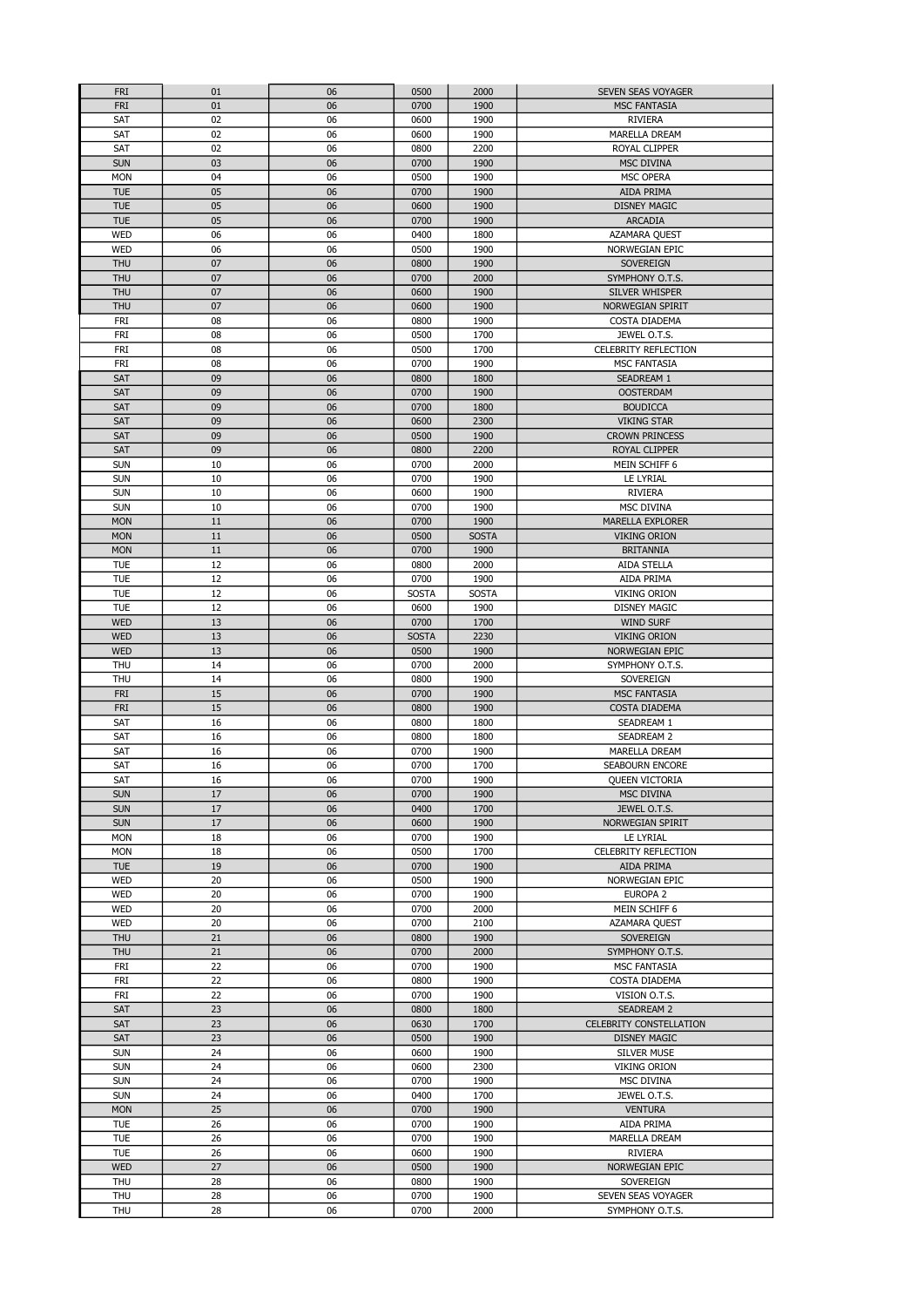| THU                      | 28       | 06       | 0600         | 1900         | NORWEGIAN SPIRIT                            |
|--------------------------|----------|----------|--------------|--------------|---------------------------------------------|
| <b>FRI</b>               | 29       | 06       | 0700         | 1900         | <b>MSC FANTASIA</b>                         |
| <b>FRI</b>               | 29       | 06       | 0500         | 1700         | <b>CELEBRITY REFLECTION</b>                 |
| <b>FRI</b>               | 29       | 06       | 0800         | 1900         | <b>COSTA DIADEMA</b>                        |
| <b>FRI</b>               | 29       | 06       | 0700         | 1800         | <b>OOSTERDAM</b>                            |
| SAT                      | 30       | 06       | 0700         | 2000         | MEIN SCHIFF 6                               |
| SAT                      | 30       | 06       | 0500         | 1900         | <b>CROWN PRINCESS</b>                       |
| SAT                      | 30       | 06       | 0800         | 1800         | SEADREAM 2                                  |
|                          |          |          |              |              | <b>Luglio</b>                               |
|                          |          |          |              |              |                                             |
| <b>SUN</b>               | 01       | 07<br>07 | 0700         | 1900         | <b>MSC DIVINA</b>                           |
| <b>SUN</b>               | 01       |          | 0400         | 1700         | JEWEL O.T.S.                                |
| <b>MON</b><br><b>TUE</b> | 02<br>03 | 07<br>07 | 0800<br>0700 | 1900<br>1900 | <b>AIDA STELLA</b><br><b>AIDA PRIMA</b>     |
| <b>TUE</b>               | 03       | 07       | 0700         | 1900         | <b>CELEBRITY CONSTELLATION</b>              |
| <b>TUE</b>               | 03       | 07       | 0700         | 1900         | <b>DISNEY MAGIC</b>                         |
| <b>WED</b>               | 04       | 07       | 0500         | 1900         | NORWEGIAN EPIC                              |
| WED                      | 04       | 07       | 0700         | 1900         | VISION O.T.S.                               |
| <b>THU</b>               | 05       | 07       | 0800         | 2200         | <b>STAR FLYER</b>                           |
| <b>THU</b>               | 05       | 07       | 0800         | 1900         | SOVEREIGN                                   |
| <b>THU</b>               | 05       | 07       | 0700         | 1900         | SEVEN SEAS VOYAGER                          |
| <b>THU</b>               | 05       | 07       | 0700         | 2000         | SYMPHONY O.T.S.                             |
| <b>FRI</b>               | 06       | 07       | 0700         | 2000         | <b>EUROPA 2</b>                             |
| FRI                      | 06       | 07       | 0800         | 1900         | COSTA DIADEMA                               |
| <b>FRI</b>               | 06       | 07       | 0700         | 1900         | <b>MSC FANTASIA</b>                         |
| <b>SAT</b>               | 07       | 07       | 0400         | 1800         | AZAMARA QUEST                               |
| SAT                      | 07       | 07       | 0600         | 1900         | MARELLA DREAM                               |
| <b>SUN</b>               | 08       | 07       | 0600         | 1900         | NORWEGIAN SPIRIT                            |
| <b>SUN</b>               | 08       | 07       | 0700         | 1900         | MSC DIVINA                                  |
| <b>SUN</b>               | 08       | 07       | 0600         | 1900         | <b>VIKING ORION</b>                         |
| <b>SUN</b>               | 08       | 07       | 0400         | 1700         | JEWEL O.T.S.                                |
| <b>MON</b>               | 09       | 07       | 0500         | 1700         | <b>CELEBRITY REFLECTION</b>                 |
| <b>TUE</b>               | 10       | 07       | 0700         | 1900         | AIDA PRIMA                                  |
| <b>TUE</b>               | 10       | 07       | 0700         | 1900         | <b>MARELLA EXPLORER</b>                     |
| <b>TUE</b>               | 10       | 07       | 0800         | 2200         | <b>ROYAL CLIPPER</b>                        |
| <b>WED</b>               | 11       | 07       | 0500         | 1900         | <b>NORWEGIAN EPIC</b>                       |
| <b>WED</b>               | 11       | 07       | 0800         | 1900         | AIDA STELLA                                 |
| THU                      | 12       | 07       | 0700         | 2000         | SYMPHONY O.T.S.                             |
| THU                      | 12       | 07       | 0800         | 1800         | SEADREAM 2                                  |
| <b>THU</b>               | 12       | 07       | 0800         | 1800         | <b>SEA CLOUD</b>                            |
| <b>FRI</b>               | 13       | 07       | 0700         | 1900         | <b>MSC FANTASIA</b>                         |
| <b>FRI</b>               | 13       | 07       | 0800         | 1900         | COSTA DIADEMA                               |
| <b>FRI</b>               | 13       | 07       | 0700         | 1900         | <b>DISNEY MAGIC</b>                         |
| SAT                      | 14       | 07       | 0800         | 2200         | ROYAL CLIPPER                               |
| SAT                      | 14       | 07       | 0500         | 1800         | CELEBRITY CONSTELLATION                     |
| <b>SUN</b><br><b>SUN</b> | 15<br>15 | 07<br>07 | 0700<br>0400 | 1900<br>1700 | <b>MSC DIVINA</b><br>JEWEL O.T.S.           |
| <b>MON</b>               | 16       | 07       |              | 1900         |                                             |
| <b>TUE</b>               | 17       | 07       | 0700<br>0700 |              | VISION O.T.S.<br>AIDA PRIMA                 |
| WED                      | 18       | 07       | 0500         | 1900<br>1900 | NORWEGIAN EPIC                              |
| <b>WED</b>               | 18       | 07       | 0700         | 1900         | SEVEN SEAS VOYAGER                          |
| WED                      | 18       | 07       | 0700         | 2000         | <b>OOSTERDAM</b>                            |
| WED                      | 18       | 07       | 0800         | 2000         | SILVER WHISPER                              |
| <b>THU</b>               | 19       | 07       | 0800         | 1830         | <b>SEA CLOUD</b>                            |
| <b>THU</b>               | 19       | 07       | 0700         | 2000         | SYMPHONY O.T.S.                             |
| <b>THU</b>               | 19       | 07       | 0800         | 1900         | SOVEREIGN                                   |
| <b>THU</b>               | 19       | 07       | 0600         | 1900         | NORWEGIAN SPIRIT                            |
| FRI                      | 20       | 07       | 0700         | 1900         | <b>MSC FANTASIA</b>                         |
| FRI                      | 20       | 07       | 0800         | 1900         | COSTA DIADEMA                               |
| FRI                      | 20       | 07       | 0500         | 1700         | CELEBRITY REFLECTION                        |
| FRI                      | 20       | 07       | 0700         | 1900         | <b>DISNEY MAGIC</b>                         |
| FRI                      | 20       | 07       | 0700         | 2000         | MEIN SCHIFF 6                               |
| FRI                      | 20       | 07       | 0700         | 1900         | INDEPENDENCE O.T.S.                         |
| SAT                      | 21       | 07       | 0800         | 2200         | ROYAL CLIPPER                               |
| SAT                      | 21       | 07       | 0500         | 1900         | <b>CROWN PRINCESS</b>                       |
| SAT                      | 21       | 07       | 0700         | 1700         | <b>SEABOURN ENCORE</b>                      |
| <b>SUN</b>               | 22       | 07       | 0700         | 1900         | MSC DIVINA                                  |
| <b>SUN</b>               | 22       | 07       | 0400         | 1700         | JEWEL O.T.S.                                |
| <b>SUN</b>               | 22       | 07       | 0600         | 1900         | <b>VIKING ORION</b>                         |
| <b>MON</b>               | 23       | 07       | 0700         | 2100         | AZAMARA QUEST                               |
| <b>MON</b>               | 23       | 07       | 0700         | 1700         | <b>WIND SURF</b>                            |
| <b>MON</b>               | 23       | 07       | 0800         | 1800         | <b>SEA CLOUD</b>                            |
| <b>TUE</b>               | 24       | 07       | 0800         | 2000         | AIDA STELLA                                 |
| TUE<br><b>TUE</b>        | 24<br>24 | 07<br>07 | 0800         | 1900<br>1900 | AIDA PRIMA                                  |
| <b>TUE</b>               | 24       | 07       | 0700<br>0700 | 1900         | CELEBRITY CONSTELLATION<br>MARELLA EXPLORER |
| <b>WED</b>               | 25       | 07       | 0500         | 1900         | NORWEGIAN EPIC                              |
| <b>THU</b>               | 26       | 07       | 0800         | 1900         | SOVEREIGN                                   |
| THU                      | 26       | 07       | 0700         | 2000         | SYMPHONY O.T.S.                             |
|                          |          |          |              |              |                                             |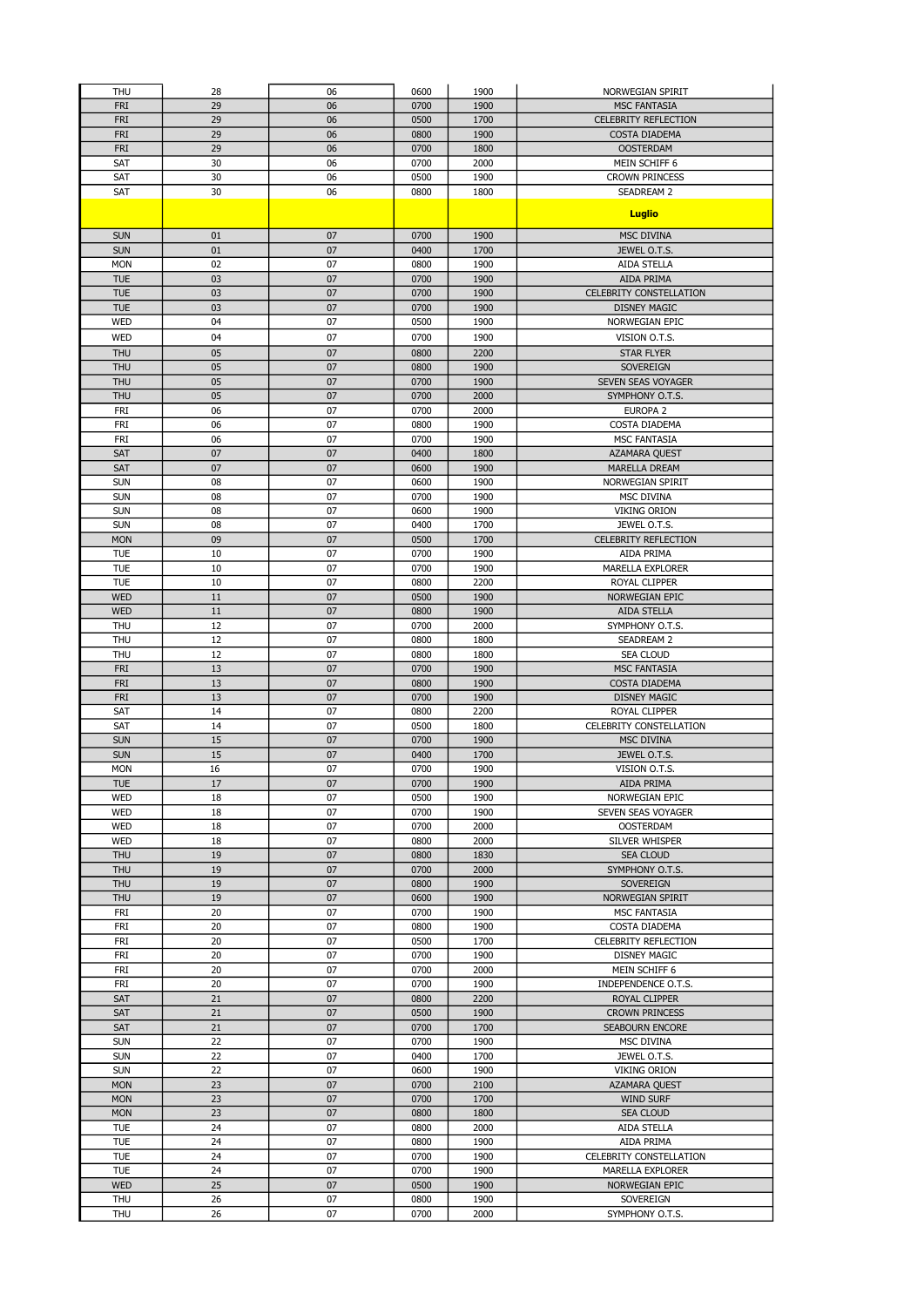| <b>FRI</b>               | 27       | 07       | 0800         | 1900         | <b>SILVER MUSE</b>                                 |
|--------------------------|----------|----------|--------------|--------------|----------------------------------------------------|
| <b>FRI</b>               | 27       | 07       | 0800         | 1900         | <b>COSTA DIADEMA</b>                               |
| <b>FRI</b>               | 27       | 07       | 0700         | 1900         | <b>OOSTERDAM</b>                                   |
| <b>FRI</b>               | 27       | 07       | 0700         | 1900         | <b>MSC FANTASIA</b>                                |
| SAT                      | 28       | 07       | 0700         | 1900         | <b>QUEEN VICTORIA</b>                              |
| SAT                      | 28       | 07       | 0600         | 1900         | <b>MARELLA DREAM</b>                               |
| SAT                      | 28       | 07       | 0800         | 2200         | ROYAL CLIPPER                                      |
| SAT                      | 28       | 07       | 0700         | 1900         | VISION O.T.S.                                      |
| <b>SUN</b>               | 29       | 07       | 0700         | 1900         | <b>MSC DIVINA</b>                                  |
| <b>SUN</b>               | 29       | 07       | 0600         | 1900         | NORWEGIAN SPIRIT                                   |
| <b>SUN</b>               | 29       | 07       | 0400         | 1700         | JEWEL O.T.S.                                       |
| <b>SUN</b>               | 29       | 07       | 0700         | 1900         | <b>AZURA</b>                                       |
| <b>SUN</b>               | 29       | 07       | 0700         | 2200         | <b>ARCADIA</b>                                     |
| <b>MON</b>               | 30       | 07       | 0700         | 2000         | MEIN SCHIFF 6                                      |
| <b>MON</b>               | 30       | 07       | 0500         | 1700         | <b>CELEBRITY REFLECTION</b>                        |
| <b>MON</b>               | 30       | 07       | 0700         | 1700         | <b>WIND SURF</b>                                   |
| <b>MON</b>               | 30       | 07       | 0600         | 1900         | <b>SIRENA</b>                                      |
| <b>TUE</b>               | 31       | 07       | 0700         | 1900         | AIDA PRIMA                                         |
|                          |          |          |              |              | <b>Agosto</b>                                      |
|                          |          |          |              |              |                                                    |
| WED                      | 01       | 08       | 0500         | 1900         | NORWEGIAN EPIC                                     |
| <b>THU</b>               | 02       | 08       | 0800         | 1900         | <b>SOVEREIGN</b>                                   |
| <b>THU</b>               | 02       | 08       | 0700         | 2000         | SYMPHONY O.T.S.                                    |
| FRI                      | 03       | 08       | 0700         | 1900         | <b>MSC FANTASIA</b>                                |
| FRI                      | 03       | 08       | 0800         | 1900         | COSTA DIADEMA                                      |
| FRI                      | 03       | 08       | 0700         | 1900         | SAPPHIRE PRINCESS                                  |
| SAT                      | 04       | 08       | 0500         | 1700         | <b>CELEBRITY CONSTELLATION</b>                     |
| SAT                      | 04       | 08       | 0600         | 1900         | SILVER WHISPER                                     |
| <b>SUN</b>               | 05       | 08       | 0600         | 1900         | <b>VIKING ORION</b>                                |
| <b>SUN</b>               | 05       | 08       | 0400         | 1700         | JEWEL O.T.S.                                       |
| <b>SUN</b>               | 05       | 08       | 0700         | 1900         | <b>MSC DIVINA</b>                                  |
| <b>MON</b>               | 06       | 08       | 0700         | 1900         | <b>BRITANNIA</b>                                   |
| <b>MON</b>               | 06       | 08       | 0600         | 1900         | <b>RIVIERA</b>                                     |
| <b>TUE</b>               | 07       | 08       | 0700         | 1900         | MARELLA EXPLORER                                   |
| <b>TUE</b>               | 07       | 08       | 0700         | 1900         | AIDA PRIMA                                         |
| <b>WED</b>               | 08       | 08       | 0500         | 1900         | NORWEGIAN EPIC                                     |
| THU                      | 09       | 08       | 0700         | 2000         | MEIN SCHIFF 6                                      |
| <b>THU</b>               | 09       | 08       | 0600         | 1900         | NORWEGIAN SPIRIT                                   |
| <b>THU</b>               | 09       | 08       | 0700         | 2000         | SYMPHONY O.T.S.                                    |
| <b>THU</b>               | 09       | 08       | 0800         | 1900         | SOVEREIGN                                          |
| <b>THU</b><br><b>FRI</b> | 09<br>10 | 08<br>08 | 0700<br>0700 | 1900         | VISION O.T.S.                                      |
| <b>FRI</b>               | 10       | 08       | 0500         | 1900<br>1700 | <b>MSC FANTASIA</b><br><b>CELEBRITY REFLECTION</b> |
|                          | 10       | 08       |              |              |                                                    |
| <b>FRI</b><br>SAT        | 11       | 08       | 0800<br>0400 | 1900<br>1800 | COSTA DIADEMA<br>AZAMARA QUEST                     |
| SAT                      | 11       | 08       | 0600         | 1900         | MARELLA DREAM                                      |
| SAT                      | 11       | 08       | 0700         | 1900         | SEVEN SEAS VOYAGER                                 |
| SAT                      | 11       | 08       | 0500         | 1900         | <b>CROWN PRINCESS</b>                              |
| <b>SAT</b>               | 11       | 08       | 0800         | 1800         | <b>SEADREAM 2</b>                                  |
| <b>SUN</b>               | 12       |          |              |              |                                                    |
| <b>SUN</b>               | 12       | 08<br>08 | 0600<br>0400 | 1800<br>1700 | <b>SILVER MUSE</b><br>JEWEL O.T.S.                 |
| <b>SUN</b>               | 12       | 08       | 0700         | 1900         | MSC DIVINA                                         |
| <b>MON</b>               | 13       | 08       | 0800         | 1900         | <b>AIDA STELLA</b>                                 |
| <b>TUE</b>               | 14       | 08       | 0700         | 1900         | AIDA PRIMA                                         |
| <b>WED</b>               | 15       | 08       | 0500         | 1900         | NORWEGIAN EPIC                                     |
| WED                      | 15       | 08       | 0500         | 1700         | CELEBRITY REFLECTION                               |
| <b>WED</b>               | 15       | 08       | 0700         | 1900         | CELEBRITY CONSTELLATION                            |
| <b>THU</b>               | 16       | 08       | 0800         | 1900         | SOVEREIGN                                          |
| <b>THU</b>               | 16       | 08       | 0700         | 2000         | SYMPHONY O.T.S.                                    |
| <b>THU</b>               | 16       | 08       | 0800         | 1800         | <b>OOSTERDAM</b>                                   |
| FRI                      | 17       | 08       | 0700         | 1900         | MSC FANTASIA                                       |
| FRI                      | 17       | 08       | 0800         | 1900         | COSTA DIADEMA                                      |
| SAT                      | 18       | 08       | 0800         | 1800         | <b>SEADREAM 2</b>                                  |
| SAT                      | 18       | 08       | 0700         | 1900         | NAVIGATOR O.T.S.                                   |
| SAT                      | 18       | 08       | 0700         | 1800         | SEADREAM 1                                         |
| SAT                      | 18       | 08       | 0800         | 2200         | ROYAL CLIPPER                                      |
| <b>SUN</b>               | 19       | 08       | 0700         | 1900         | MSC DIVINA                                         |
| <b>SUN</b>               | 19       | 08       | 0600         | 1900         | NORWEGIAN SPIRIT                                   |
| <b>SUN</b>               | 19       | 08       | 0400         | 1700         | JEWEL O.T.S.                                       |
| <b>SUN</b>               | 19       | 08       | 0700         | 1900         | <b>AZURA</b>                                       |
| <b>MON</b>               | 20       | 08       |              |              |                                                    |
| <b>TUE</b>               | 21       | 08       | 0700         | 1900         | AIDA PRIMA                                         |
| <b>TUE</b>               | 21       | 08       | 0700         | 1900         | <b>MARELLA EXPLORER</b>                            |
| <b>TUE</b>               | 21       | 08       | 0700         | 1900         | SEVEN SEAS VOYAGER                                 |
| <b>TUE</b>               | 21       | 08       | 0400         | 1700         | <b>CELEBRITY REFLECTION</b>                        |
| <b>WED</b>               | 22       | 08       | 0500         | 1900         | NORWEGIAN EPIC                                     |
| <b>WED</b>               | 22       | 08       | 0800         | 1900         | AIDA STELLA                                        |
| THU                      | 23       | 08       | 0800         | 1800         | SILVER WHISPER                                     |
| THU                      | 23       | 08       | 0700         | 1900         | SYMPHONY O.T.S.                                    |
|                          |          |          |              |              |                                                    |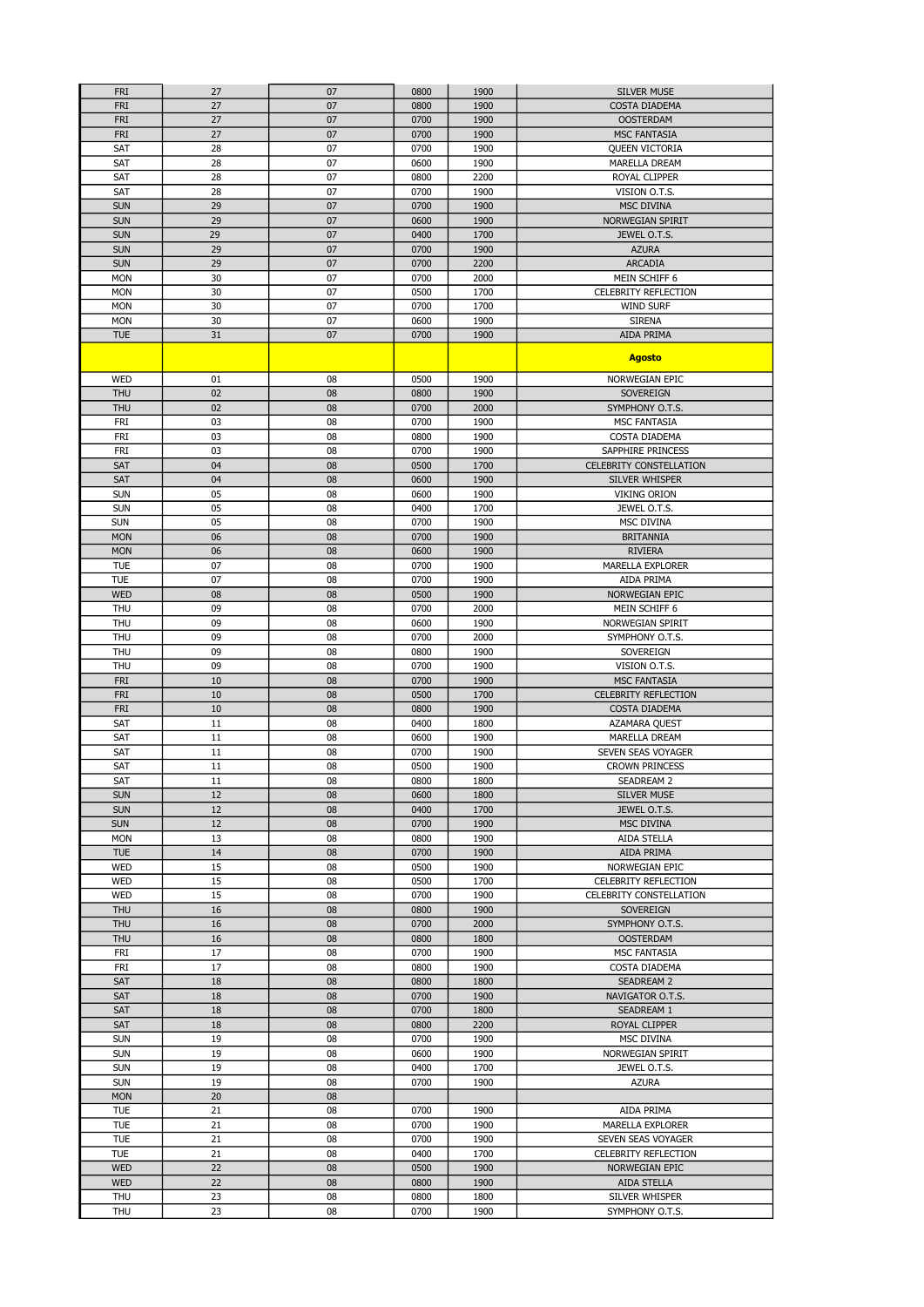| <b>THU</b>        | 23       | 08       | 0800         | 1900         | <b>SOVEREIGN</b>                     |
|-------------------|----------|----------|--------------|--------------|--------------------------------------|
| <b>THU</b>        | 23       | 08       | 0600         | 1900         | <b>RIVIERA</b>                       |
|                   |          |          |              |              |                                      |
| <b>FRI</b>        | 24       | 08       | 0700         | 1900         | <b>MSC FANTASIA</b>                  |
| <b>FRI</b>        | 24       | 08       | 0800         | 1900         | <b>COSTA DIADEMA</b>                 |
| SAT               | 25       | 08       | 0700         | 1700         | <b>WIND SURF</b>                     |
| SAT               | 25       | 08       | 0500         | 1900         | <b>CRYSTAL SERENITY</b>              |
| SAT               | 25       | 08       | 0700         | 1800         | SEADREAM 1                           |
| SAT               | 25       | 08       | 0600         | 1900         | <b>MARELLA DREAM</b>                 |
| SAT               | 25       | 08       | 0700         | 1700         | <b>SEABOURN ENCORE</b>               |
| <b>SUN</b>        | 26       | 08       | 0700         | 1900         | <b>MSC DIVINA</b>                    |
| <b>SUN</b>        | 26       | 08       | 0400         | 1700         | JEWEL O.T.S.                         |
| <b>MON</b>        | 27       | 08       | 0700         | 1900         | <b>BRITANNIA</b>                     |
| <b>MON</b>        | 27       | 08       | 0700         | 1900         | VISION O.T.S.                        |
|                   |          |          |              |              |                                      |
| <b>TUE</b>        | 28       | 08       | 0800         | 2000         | <b>AIDA PRIMA</b>                    |
| <b>WED</b>        | 29       | 08       | 0500         | 1900         | NORWEGIAN EPIC                       |
| <b>THU</b>        | 30       | 08       | 0800         | 1900         | <b>SOVEREIGN</b>                     |
| <b>THU</b>        | 30       | 08       | 0700         | 1900         | SYMPHONY O.T.S.                      |
| <b>THU</b>        | 30       | 08       | 0600         | 1900         | NORWEGIAN SPIRIT                     |
| <b>THU</b>        | 30       | 08       | 0700         | 1900         | SEVEN SEAS VOYAGER                   |
| <b>FRI</b>        | 31       | 08       | 0800         | 2200         | <b>SILVER MUSE</b>                   |
| <b>FRI</b>        | 31       | 08       | 0800         | 1900         | COSTA DIADEMA                        |
| <b>FRI</b>        | 31       | 08       | 0500         | 1700         | <b>CELEBRITY REFLECTION</b>          |
| <b>FRI</b>        | 31       | 08       | 0700         | 1900         | <b>MSC FANTASIA</b>                  |
| FRI               | 31       | 08       | 0600         | 1900         | <b>SIRENA</b>                        |
|                   |          |          |              |              |                                      |
|                   |          |          |              |              | <b>Settembre</b>                     |
|                   |          |          |              |              |                                      |
| SAT               | 01       | 09       | 0700         | 2000         | AZAMARA QUEST                        |
| <b>SAT</b>        | 01       | 09       | 0500         | 1900         | <b>CROWN PRINCESS</b>                |
| SAT               | 01       | 09       | 0800         | 2200         | <b>ROYAL CLIPPER</b>                 |
| SAT               | 01       | 09       | 0800         | 1800         | <b>SEADREAM 2</b>                    |
| <b>SUN</b>        | 02       | 09       | 0700         | 2000         | MEIN SCHIFF 5                        |
| <b>SUN</b>        | 02       | 09       | 0700         | 1900         | MSC DIVINA                           |
| <b>SUN</b>        | 02       | 09       | 0400         | 1700         | JEWEL O.T.S.                         |
| <b>SUN</b>        | 03       | 09       |              |              |                                      |
| <b>TUE</b>        | 04       | 09       | 0800         | 2000         | <b>AIDA STELLA</b>                   |
| <b>TUE</b>        | 04       | 09       | 0700         | 1900         | <b>MARELLA EXPLORER</b>              |
|                   |          |          |              |              |                                      |
| <b>TUE</b>        | 04       | 09       | 0800         | 1900         | AIDA PRIMA                           |
| <b>TUE</b>        | 04       | 09       | 0700         | 2000         | <b>OOSTERDAM</b>                     |
| <b>WED</b>        | 05       | 09       | 0500         | 1900         | NORWEGIAN EPIC                       |
| <b>THU</b>        | 06       | 09       | 0700         | 1900         | SYMPHONY O.T.S.                      |
| <b>THU</b>        | 06       | 09       | 0800         | 1900         | SOVEREIGN                            |
| <b>FRI</b>        | 07       | 09       | 0700         | 1900         | <b>MSC FANTASIA</b>                  |
| <b>FRI</b>        | 07       | 09       | 0800         | 1900         | <b>COSTA DIADEMA</b>                 |
| SAT               | 08       | 09       | 0800         | 2200         | ROYAL CLIPPER                        |
| SAT               | 08       | 09       | 0500         | 1800         | <b>QUEEN VICTORIA</b>                |
| SAT               | 08       | 09       | 0600         | 1900         | MARELLA DREAM                        |
| SAT               | 08       | 09       | 0700         | 1900         | <b>VENTURA</b>                       |
| SAT               | 08       | 09       | 0500         | 1700         | CELEBRITY CONSTELLATION              |
| <b>SUN</b>        | 09       | 09       | 0500         | 1900         | <b>CRYSTAL SERENITY</b>              |
|                   |          |          |              |              |                                      |
| <b>SUN</b>        | 09       | 09       | 0700         | 1900         | <b>MSC DIVINA</b>                    |
| <b>SUN</b>        | 09       | 09       | 0600         | 1900         | NORWEGIAN SPIRIT                     |
| <b>SUN</b>        | 09       | 09       | 0600         | 1900         | <b>RIVIERA</b>                       |
| <b>SUN</b>        | 09       | 09       | 0400         | 1700         | JEWEL O.T.S.                         |
| <b>MON</b>        | 10       | 09       | 0500         | 1700         | CELEBRITY REFLECTION                 |
| <b>TUE</b>        | 11       | 09       | 0700         | 1900         |                                      |
| <b>WED</b>        | 12       | 09       | 0500         | 1900         | NORWEGIAN EPIC                       |
| <b>WED</b>        | 12       | 09       | 0600         | 1900         | <b>SILVER MUSE</b>                   |
| <b>THU</b>        | 13       | 09       | 0400         | 1800         | AZAMARA QUEST                        |
| <b>THU</b>        | 13       | 09       | 0800         | 1900         | SOVEREIGN                            |
| THU               | 13       | 09       | 0700         | 2000         | SYMPHONY O.T.S.                      |
| THU               | 13       | 09       | 0700         | 1900         | AGEAN ODYSSEY                        |
| <b>THU</b>        | 13       | 09       | 0700         | 1900         | SEVEN SEAS VOYAGER                   |
| <b>THU</b>        | 13       | 09       | 0700         | 1900         | <b>OOSTERDAM</b>                     |
| <b>FRI</b>        | 14       | 09       | 0700         | 1900         | MSC FANTASIA                         |
| <b>FRI</b>        | 14       | 09       | 0800         | 1900         |                                      |
|                   |          |          |              |              | COSTA DIADEMA                        |
| <b>FRI</b>        | 14       | 09       | 0700         | 1900         | VISION O.T.S.                        |
| <b>SAT</b>        | 15       | 09       | 0500         | 1800         | <b>QUEEN VICTORIA</b>                |
| SAT               | 15       | 09       | 0800         | 2200         | ROYAL CLIPPER                        |
| <b>SUN</b>        | 16       | 09       | 0700         | 1900         | MSC DIVINA                           |
| <b>SUN</b>        | 16       | 09       | 0700         | 1900         | CELEBRITY SILHOUETTE                 |
| <b>MON</b>        | 17       | 09       | 0900         | 2000         | <b>COSTA MAGICA</b>                  |
| <b>MON</b>        | 17       | 09       | 0630         | 2000         | AZAMARA PURSUT                       |
| <b>TUE</b>        | 18       | 09       | 0700         | 1900         | AIDA PRIMA                           |
| <b>TUE</b>        | 18       | 09       | 0400         | 1700         | JEWEL O.T.S.                         |
| <b>TUE</b>        | 18       | 09       | 0700         | 1800         | SEA CLOUD II                         |
| <b>WED</b>        | 19       | 09       | 0500         | 1900         | NORWEGIAN EPIC                       |
|                   |          |          |              |              |                                      |
|                   |          |          |              |              |                                      |
| THU               | 20       | 09       | 0800         | 1900         | SOVEREIGN                            |
| THU<br><b>THU</b> | 20<br>20 | 09<br>09 | 0700<br>0700 | 1900<br>2000 | CELEBRITY ECLIPSE<br>SYMPHONY O.T.S. |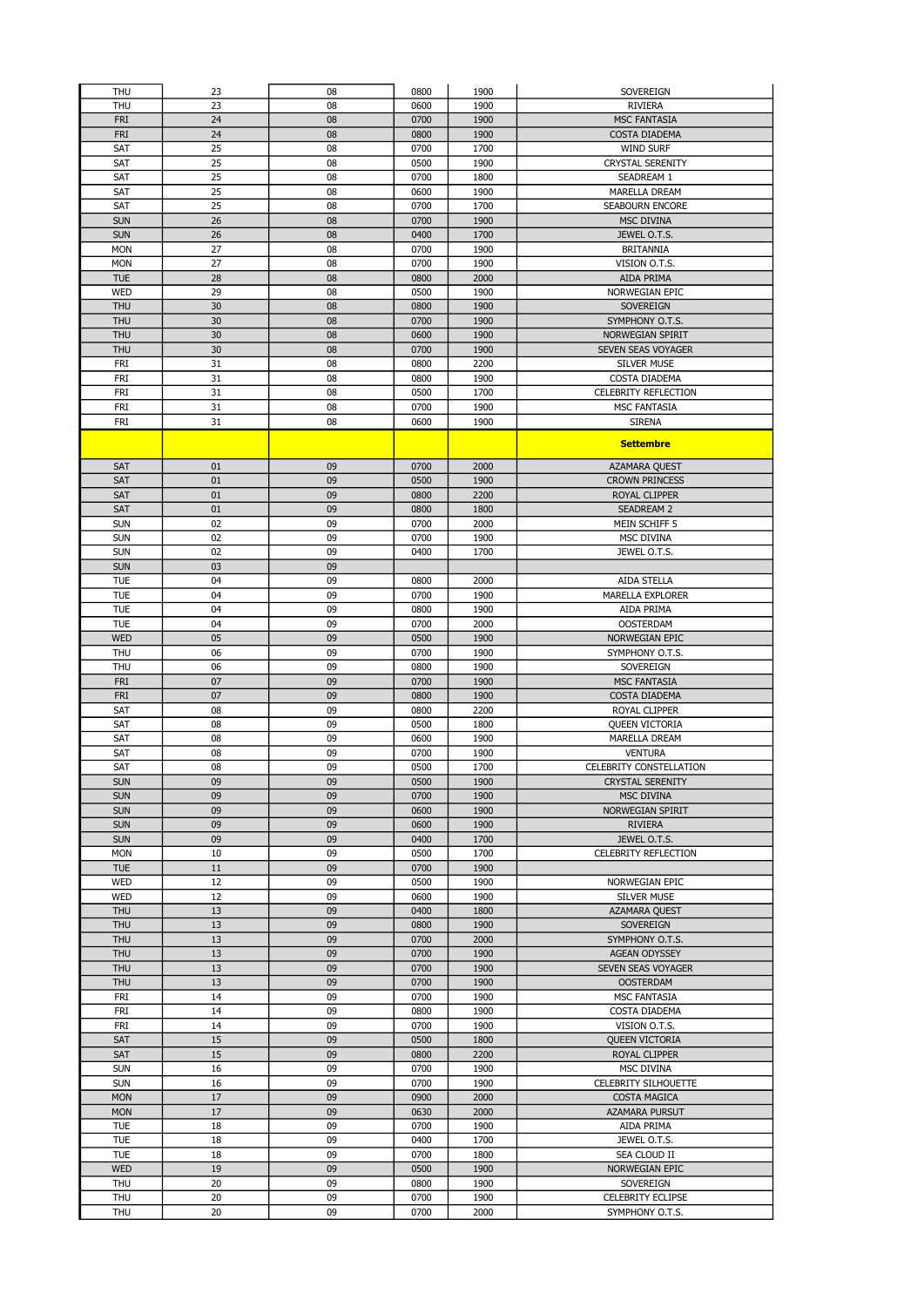|                          | 20       | 09       | 0600         | 1900         | NORWEGIAN SPIRIT            |
|--------------------------|----------|----------|--------------|--------------|-----------------------------|
| <b>FRI</b>               | 21       | 09       | 0700         | 1900         | <b>MSC FANTASIA</b>         |
| <b>FRI</b>               | 21       | 09       | 0800         | 1900         | COSTA DIADEMA               |
| <b>FRI</b>               | 21       | 09       | 0700         | 1900         | LA LAPEROUSE                |
| <b>FRI</b>               | 21       | 09       | 0400         | 1700         | CELEBRITY REFLECTION        |
| <b>FRI</b>               | 21       | 09       | 0700         | 1900         | <b>QUUEN ELIZABETH</b>      |
| SAT                      | 22       | 09       | 0500         | 1900         | <b>CROWN PRINCESS</b>       |
| SAT                      | 22       | 09       | 0700         | 1900         | NAVIGATOR O.T.S.            |
| SAT                      | 22       | 09       | 0600         | 1900         | MARELLA DREAM               |
| <b>SUN</b>               | 23       | 09       | 0500         | 1900         | <b>CRYSTAL SERENITY</b>     |
| <b>SUN</b>               | 23       | 09       | 0700         | 1900         | <b>MSC DIVINA</b>           |
| <b>MON</b>               | 24       | 09       | 0600         | 1900         | <b>RIVIERA</b>              |
| <b>MON</b>               | 24       | 09       | 0900         | 1900         | COSTA PACIFICA              |
| <b>MON</b>               | 24       | 09       | 0900         | 2000         | <b>COSTA MAGICA</b>         |
| <b>MON</b>               | 24       | 09       | 0800         | 1900         | AIDA STELLA                 |
| <b>MON</b>               | 24       | 09       | 0700         | 1900         | <b>BRITANNIA</b>            |
| <b>MON</b>               | 24       | 09       | 0700         | 1700         | <b>WIND SURF</b>            |
| <b>TUE</b>               | 25       | 09       | 0700         | 1900         | <b>AIDA PRIMA</b>           |
| <b>TUE</b>               | 25       | 09       | 0700         | 1900         | <b>MARELLA EXPLORER</b>     |
| <b>TUE</b>               | 25       | 09       | 1400         | 1900         | <b>ORIANA</b>               |
| <b>TUE</b>               | 25       | 09       | 0700         | 1900         | SEVEN SEAS VOYAGER          |
| WED                      | 26       | 09       | 0500         | 1900         | NORWEGIAN EPIC              |
| <b>WED</b>               | 26       | 09       | 0700         | 1900         | VISION O.T.S.               |
| <b>WED</b>               | 26       | 09       | 0700         | 1900         | <b>ORIANA</b>               |
| <b>THU</b>               | 27       | 09       | 0500         | 2000         | SYMPHONY O.T.S.             |
| <b>THU</b>               | 27       | 09       | 0800         | 1900         | <b>SOVEREIGN</b>            |
| <b>THU</b>               | 27       | 09       | 0730         | 2000         | LE LYRIAL                   |
| <b>THU</b>               | 27       | 09       | 0400         | 1700         | JEWEL O.T.S.                |
| FRI                      | 28       | 09       | 0700         | 1900         | MSC FANTASIA                |
| FRI                      | 28       | 09       | 0700         | 1900         | INDEPENDENCE O.T.S.         |
| FRI                      | 28       | 09       | 0800         | 1900         | COSTA DIADEMA               |
| FRI                      | 28       | 09       | 0500         | 1800         | KONINGSDAM                  |
| SAT                      | 29       | 09       | 0530         | 1900         | <b>QUEEN VICTORIA</b>       |
| SAT                      | 29       | 09       | 0700         | 1700         | <b>SEABOURN ENCORE</b>      |
| SAT                      | 29       | 09       | 0800         | 1800         | SEADREAM 2                  |
| <b>SUN</b>               | 30       | 09       | 0600         | 1900         | NORWEGIAN SPIRIT            |
| <b>SUN</b>               | 30       | 09       | 0700         | 1900         | MAGELLAN                    |
| <b>SUN</b>               | 30       | 09       | 0700         | 1600         | SILVER WHISPER              |
| <b>SUN</b>               | 30       | 09       | 0500         | 1800         | PRINSENDAM                  |
| <b>SUN</b>               | 30       | 09       | 0700         | 1900         | <b>MSC DIVINA</b>           |
|                          |          |          |              |              | <b>Ottobre</b>              |
|                          |          |          |              |              |                             |
|                          |          |          |              |              |                             |
| <b>MON</b>               | 01       | 10       | 0900         | 2000         | <b>COSTA MAGICA</b>         |
| <b>MON</b>               | 01       | 10       | 0800         | 1900         | <b>COSTA VICTORIA</b>       |
| <b>MON</b>               | 01       | 10       | 0500         | 1700         | <b>CELEBRITY REFLECTION</b> |
| <b>TUE</b>               | 02       | 10       | 0700         | 1900         | AIDA PRIMA                  |
| <b>WED</b>               | 03       | 10       | 0500         | 1900         | NORWEGIAN EPIC              |
| <b>WED</b>               | 03       | 10       | 0800         | 1900         | AIDA STELLA                 |
| <b>WED</b>               | 03       | 10       | 0700         | 1800         | <b>OOSTERDAM</b>            |
| <b>WED</b>               | 03       | 10       | 0700         | 2000         | MEIN SCHIFF 5               |
| <b>WED</b>               | 03       | 10       | 0700         | 1900         | <b>EUROPA</b>               |
| THU                      | 04       | 10       | 0700         | 2000         | SYMPHONY O.T.S.             |
| <b>THU</b>               | 04       | 10       | 0800         | 1900         | SOVEREIGN                   |
| THU                      | 04       | 10       |              | <b>SOSTA</b> | <b>CAVOUR</b>               |
| <b>THU</b>               | 04       | 10       | 0700         | 1700         | <b>WIND SURF</b>            |
| <b>FRI</b>               | 05       | 10       | 0700         | 1900         | <b>MSC FANTASIA</b>         |
| <b>FRI</b>               | 05       | 10       | 0800         | 1900         | COSTA DIADEMA               |
| <b>FRI</b>               | 05       | 10       | 0900         | 1900         | <b>COSTA PACIFICA</b>       |
| <b>FRI</b>               | 05       | 10       | <b>SOSTA</b> | <b>SOSTA</b> | <b>CAVOUR</b>               |
| SAT                      | 06       | 10       | <b>SOSTA</b> | <b>SOSTA</b> | <b>CAVOUR</b>               |
| SAT                      | 06       | 10       | 0400         | 1800         | AZAMARA JOURNEY             |
| SAT                      | 06       | 10       | 0500         | 1800         | <b>QUEEN VICTORIA</b>       |
| SAT                      | 06       | 10       | 0600         | 1900         | MARELLA DREAM               |
| SAT                      | 06       | 10       | 0800         | 1800         | SEADREAM 1                  |
| SAT                      | 06       | 10       | 0400         | 1700         | JEWEL O.T.S.                |
| <b>SUN</b>               | 07       | 10       | 0800         | 2100         | LE BELLE DE L'ADRIATIQUE    |
| <b>SUN</b>               | 07       | 10       | 0700         | 1900         | MSC MERAVIGLIA              |
| <b>SUN</b>               | 07       | 10       | 0500         | 1900         | SEVEN SEAS EXPLORER         |
| <b>SUN</b>               | 07       | 10       | 0500         | 1700         | CELEBRITY CONSTELLATION     |
| <b>SUN</b>               | 07       | 10       | 0700         | 1900         | <b>MSC DIVINA</b>           |
| <b>SUN</b>               | 07       | 10<br>10 | 0600         | 1900         | <b>RIVIERA</b>              |
| <b>SUN</b>               | 07       |          | <b>SOSTA</b> |              | <b>CAVOUR</b>               |
| <b>MON</b>               | 08       | 10       | 0700         | 1900         | VISION O.T.S.               |
| <b>MON</b>               | 08       | 10       | 0900         | 2000         | COSTA MAGICA                |
| <b>MON</b>               | 08       | 10       | 0500         | 1800         | KONINGSDAM                  |
| <b>TUE</b>               | 09       | 10       | 0700         | 2000         | <b>OCEAN MAJESTY</b>        |
| <b>TUE</b><br><b>TUE</b> | 09<br>09 | 10<br>10 | 0700<br>0700 | 1900<br>1800 | AIDA PRIMA<br><b>BERLIN</b> |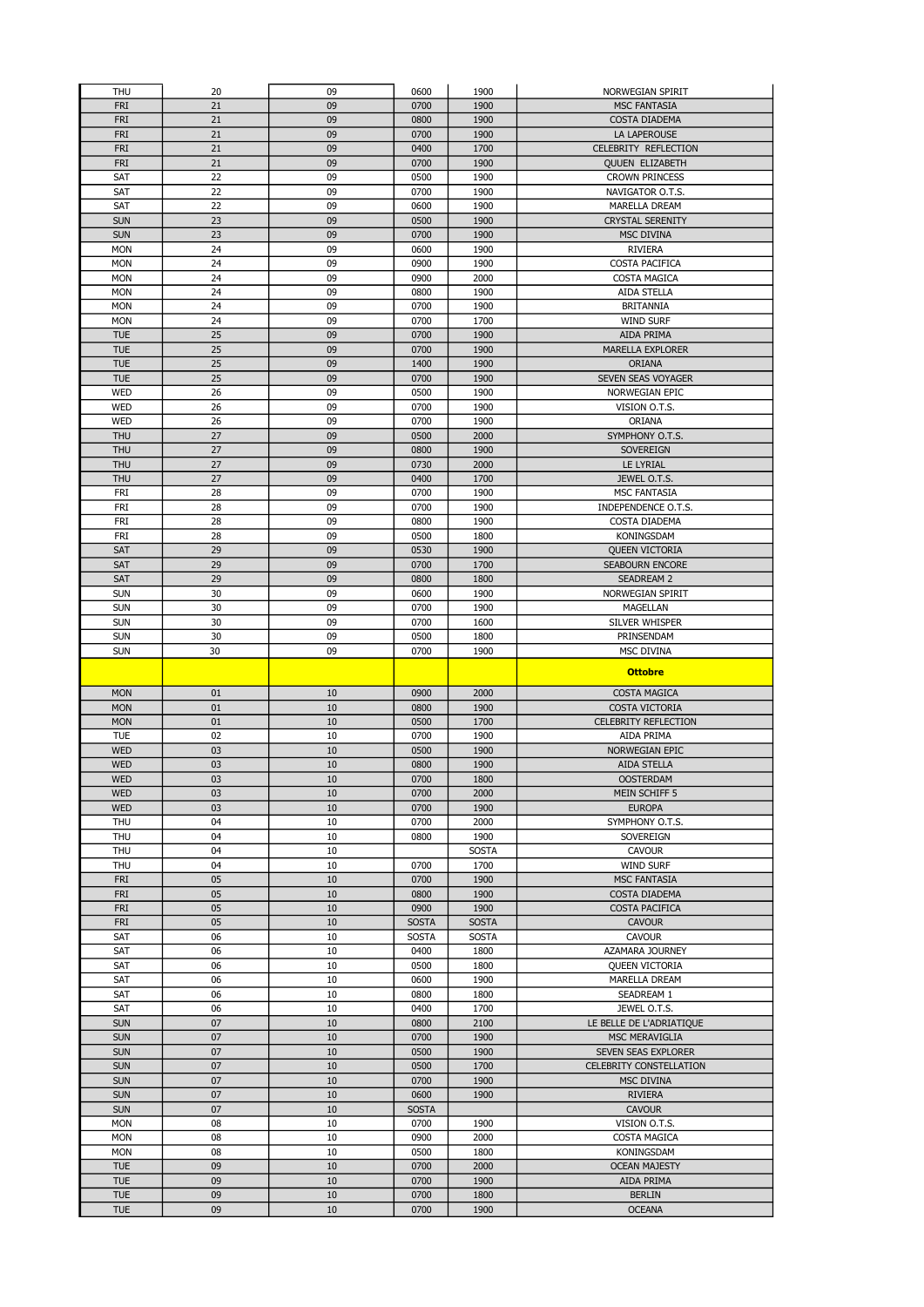| WED        | 10       | 10       | 0500         | 1900         | NORWEGIAN EPIC                       |
|------------|----------|----------|--------------|--------------|--------------------------------------|
| <b>THU</b> | 11       | 10       | 0700         | 1900         | <b>MSC ORCHESTRA</b>                 |
| <b>THU</b> | 11       | 10       | 0800         | 1900         | SOVEREIGN                            |
| <b>THU</b> | 11       | 10       | 0600         | 1900         | NORWEGIAN SPIRIT                     |
| <b>THU</b> | 11       | 10       | 0700         | 2000         | SYMPHONY O.T.S.                      |
| FRI        | 12       | 10       | 0700         | 2000         | MEIN SCHIFF 5                        |
| FRI        | 12       | 10       | 0800         | 1900         | COSTA DIADEMA                        |
| <b>FRI</b> | 12       | 10       | 0700         | 1900         | <b>MSC FANTASIA</b>                  |
| <b>FRI</b> | 12       | 10       | 0500         | 1700         | CELEBRITY REFLECTION                 |
|            | 13       | 10       | 0500         | 1900         | <b>EUROPA</b>                        |
| <b>SAT</b> | 13       | 10       | 0700         | 1700         | <b>SEABOURN ENCORE</b>               |
| <b>SAT</b> | 13       | 10       | 0500         | 1900         | <b>CROWN PRINCESS</b>                |
| SAT        | 13       | 10       |              | <b>SOSTA</b> | <b>CAVOUR</b>                        |
| <b>SUN</b> | 14       | 10       | 0500         | 1800         | PRINSENDAM                           |
| <b>SUN</b> | 14       | 10       | 0700         | 1900         | <b>CELEBRITY ECLIPSE</b>             |
| <b>SUN</b> | 14       | 10       | 0700         | 1900         | MSC MERAVIGLIA                       |
| <b>SUN</b> | 14       | 10       | <b>SOSTA</b> | <b>SOSTA</b> | <b>CAVOUR</b>                        |
| <b>MON</b> | 15       | 10       | 0900         | 2000         | <b>COSTA MAGICA</b>                  |
| <b>MON</b> | 15       | 10       | 0700         | 1900         | <b>MARELLA EXPLORER</b>              |
| <b>MON</b> | 15       | 10       | 0400         | 1700         | JEWEL O.T.S.                         |
| <b>MON</b> | 15       | 10       | <b>SOSTA</b> | <b>SOSTA</b> | <b>CAVOUR</b>                        |
| <b>TUE</b> | 16       | 10       | 0700         | 1900         | AIDA PRIMA                           |
| <b>TUE</b> | 16       | 10       | 0700         | 2030         | AIDA STELLA                          |
| <b>TUE</b> | 16       | 10       | 0900         | 1900         | COSTA PACIFICA                       |
| <b>TUE</b> | 16       | 10       | <b>SOSTA</b> | <b>SOSTA</b> | <b>CAVOUR</b>                        |
| <b>WED</b> | 17       | 10       | 0500         | 1900         | NORWEGIAN EPIC                       |
| <b>WED</b> | 17       | 10       | 0600         | 1900         | <b>NAUTICA</b>                       |
| <b>WED</b> | 17       | 10       | <b>SOSTA</b> | <b>SOSTA</b> | <b>CAVOUR</b>                        |
| <b>THU</b> | 18       | 10       | 0600         | 1900         | SYMPHONY O.T.S.                      |
| <b>THU</b> | 18       | 10       | 0800         | 1900         | SOVEREIGN                            |
| <b>THU</b> | 18       | 10       | 0500         | 1800         | PACIFIC PRINCESS                     |
| <b>THU</b> | 18       | 10       | 0500         | 1800         | KONINGSDAM                           |
| THU        | 18       | 10       | <b>SOSTA</b> | <b>SOSTA</b> | <b>CAVOUR</b>                        |
| <b>FRI</b> | 19       | 10       | 0800         | 1900         | COSTA DIADEMA                        |
| <b>FRI</b> | 19       | 10       | 0700         | 1900         | <b>MSC FANTASIA</b>                  |
| <b>FRI</b> | 19       | 10       | 0500         | 1700         | CELEBRITY CONSTELLATION              |
| SAT        | 20       | 10       | 0500         | 1800         | <b>QUEEN VICTORIA</b>                |
| SAT        | 20       | 10       | 0700         | 1900         | <b>BRITANNIA</b>                     |
| SAT        | 20       | 10       | 0700         | 1900         | <b>OCEANA</b>                        |
| SAT        | 20       | 10       | 0600         | 1900<br>1700 | MARELLA DREAM                        |
| SAT<br>SAT | 20<br>20 | 10<br>10 | 0700<br>0700 | 1700         | <b>WIND SURF</b><br><b>WIND STAR</b> |
| SAT        | 20       | 10       | 0600         | 1900         | <b>MARINA</b>                        |
| <b>SUN</b> | 21       | 10       | 0700         | 2000         | MEIN SCHIFF 5                        |
| <b>SUN</b> | 21       | 10       | 0500         | 1800         | <b>VIKING SKY</b>                    |
| <b>SUN</b> | 21       | 10       | 0600         | 1600         | LE BELLE DE L'ADRIATIQUE             |
| <b>SUN</b> | 21       | 10       | 0600         | 1900         | NORWEGIAN SPIRIT                     |
| <b>SUN</b> | 21       | 10       | 0700         | 1900         | MSC MERAVIGLIA                       |
| <b>MON</b> | 22       | 10       | 0500         | 1700         | CELEBRITY REFLECTION                 |
| <b>MON</b> | 22       | 10       | 0900         | 2000         | <b>COSTA MAGICA</b>                  |
| <b>MON</b> | 22       | 10       | 0800         | 2000         | SAGA PEARL 2                         |
| <b>MON</b> | 22       | 10       | 0700         | 2000         | <b>OOSTERDAM</b>                     |
| <b>TUE</b> | 23       | 10       | 0700         | 1900         | <b>MSC ORCHESTRA</b>                 |
| <b>TUE</b> | 23       | 10       | 0700         | 1900         | AIDA PRIMA                           |
| <b>WED</b> | 24       | 10       | 0500         | 1900         | NORWEGIAN EPIC                       |
| <b>WED</b> | 24       | 10       | 0700         | 1900         | SEVEN SEAS EXPLORER                  |
| WED        | 24       | 10       | 0400         | 1700         | JEWEL O.T.S.                         |
| <b>WED</b> | 24       | 10       | 0700         | 2000         | MEIN SCHIFF 2                        |
| <b>THU</b> | 25       | 10       | 0600         | 1900         | <b>VIKING SUN</b>                    |
| <b>THU</b> | 25       | 10       | 0800         | 1900         | <b>SOVEREIGN</b>                     |
| FRI        | 26       | 10       | 0800         | 1900         | COSTA DIADEMA                        |
| FRI        | 26       | 10       | 0700         | 1900         | <b>MSC FANTASIA</b>                  |
| FRI        | 26       | 10       | 0600         | 1900         | SYMPHONY O.T.S.                      |
| FRI        | 26       | 10       | 0800         | 2000         | LA LAPEROUSE                         |
| SAT        | 27       | 10       | 0500         | 1800         | <b>QUEEN VICTORIA</b>                |
| SAT        | 27       | 10       | <b>SOSTA</b> | 0900         | SEA CLOUD II                         |
| SAT        | 27       | 10       | 0900         | 1900         | COSTA PACIFICA                       |
| SAT        | 27       | 10       | 0800         | 2200         | SEABOURN ODYSSEY                     |
| SAT        | 27       | 10       | 0800         | 1800         | SEABOURN OVATION                     |
| SAT        | 27       | 10       | 0600         | 1900         | <b>NAUTICA</b>                       |
| <b>SUN</b> | 28       | 10       | 0700         | 1900         | MSC MERAVIGLIA                       |
| <b>SUN</b> | 28       | 10       | 0600         | 1800         | AZAMARA PURSUT                       |
| <b>SUN</b> | 28       | 10       | 0500         | 1800         | KONINGSDAM                           |
| <b>MON</b> | 29       | 10       | 0900         | 2000         | <b>COSTA MAGICA</b>                  |
| <b>SUN</b> | 29       | 10       | 0600         | 1800         | <b>AZAMARA PURSUT</b>                |
| <b>MON</b> | 29       | 10       | 0700         | 1900         | SEVEN SEAS VOYAGER                   |
| TUE        | 30       | 10       | 0700         | 1900         | AIDA PRIMA                           |
| TUE        | 30       | 10       | 0700         | 1900         | NORWEGIAN EPIC                       |
|            |          |          | 0700         |              | SEVEN SEAS VOYAGER                   |
| <b>TUE</b> | 30       | 10       |              | 1900         |                                      |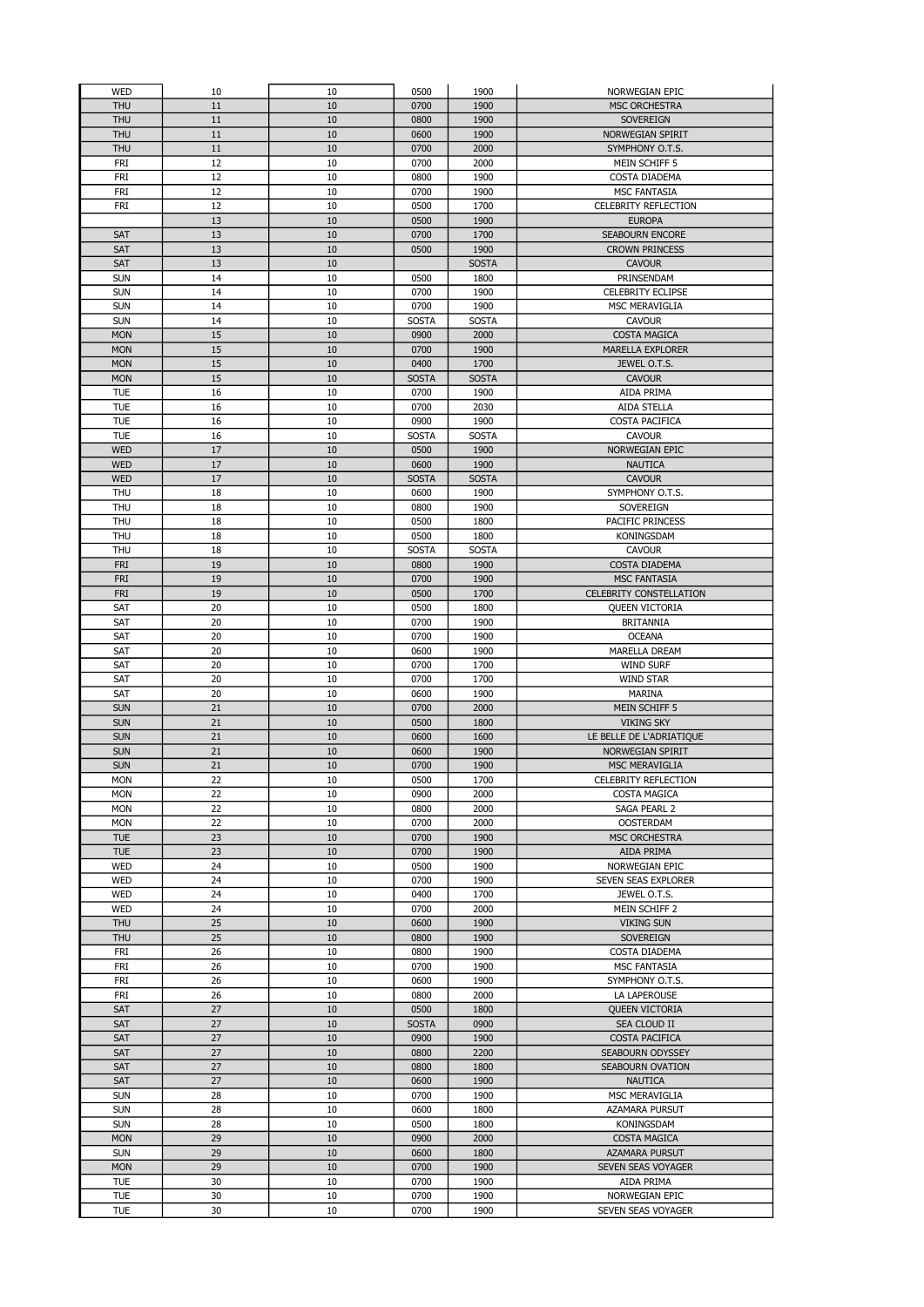| <b>TUE</b>               | 30       | 10       | 0500         | 1700         | <b>CELEBRITY CONSTELLATION</b>                    |
|--------------------------|----------|----------|--------------|--------------|---------------------------------------------------|
| <b>WED</b>               | 31       | 10       | 0500         | 1900         | <b>NORWEGIAN EPIC</b>                             |
| <b>WED</b>               | 31       | 10       | 0500         | 1800         | SAPPHIRE PRINCESS                                 |
|                          |          |          |              |              | <b>Novembre</b>                                   |
|                          |          |          |              |              |                                                   |
| <b>THU</b><br><b>THU</b> | 01<br>01 | 11<br>11 | 0600<br>0800 | 1900<br>1900 | NORWEGIAN SPIRIT<br>SOVEREIGN                     |
| <b>THU</b>               | 01       | 11       | 0700         | 1900         | ORIANA                                            |
| <b>FRI</b>               | 02       | 11       | 0700         | 1900         | <b>MSC FANTASIA</b>                               |
| <b>FRI</b>               | 02       | 11       | 0800         | 1900         | <b>COSTA DIADEMA</b>                              |
| <b>THU</b>               | 02       | 11       | 0700         | 1900         | <b>MARELLA CELEBRATION</b>                        |
| <b>FRI</b>               | 02       | 11       | 0800         | 2000         | <b>LA LAPEROUSE</b>                               |
| <b>FRI</b>               | 02       | 11       | 0600         | 1900         | <b>MARINA</b>                                     |
| SAT                      | 03       | 11       | 0500         | 1900         | <b>CROWN PRINCESS</b>                             |
| SAT                      | 03       | 11       | 0700         | 1900         | <b>MSC SINFONIA</b>                               |
| SAT<br><b>SUN</b>        | 03<br>04 | 11<br>11 | 0700<br>0700 | 1700<br>1900 | <b>STAR BREEZE</b><br><b>MSC MERAVIGLIA</b>       |
| <b>SUN</b>               | 04       | 11       | 0700         | 1900         | MSC ORCHESTRA                                     |
| <b>MON</b>               | 05       | 11       | 0900         | 2000         | COSTA MAGICA                                      |
| <b>MON</b>               | 05       | 11       | 0400         | 1700         | JEWEL O.T.S.                                      |
| <b>MON</b>               | 05       | 11       | 0400         | 1700         | <b>NORWEGIAN STAR</b>                             |
| <b>MON</b>               | 05       | 11       | 0700         | 2000         | AIDA SOL                                          |
| <b>TUE</b>               | 06       | 11       | 0700         | 1900         | THE WORLD                                         |
| <b>THU</b>               | 07       | 11       | <b>SOSTA</b> |              | THE WORLD                                         |
| <b>THU</b><br><b>THU</b> | 07<br>07 | 11<br>11 | 0700<br>0900 | 1900<br>1900 | <b>CELEBRITY ECLIPSE</b><br><b>COSTA PACIFICA</b> |
| <b>TUE</b>               | 07       | 11       | 0700         | 1900         | SEVEN SEAS VOYAGER                                |
| <b>WED</b>               | 08       | 11       | <b>SOSTA</b> |              | THE WORLD                                         |
| <b>WED</b>               | 08       | 11       | 0800         | 1900         | <b>SOVEREIGN</b>                                  |
| FRI                      | 09       | 11       | 0800         | 1900         | COSTA DIADEMA                                     |
| <b>FRI</b>               | 09       | 11       | 0600         | 1900         | <b>RIVIERA</b>                                    |
| <b>SAT</b>               | 10       | 11       |              |              |                                                   |
| <b>SUN</b>               | 11       | 11       | 0700         | 1900         | MSC MERAVIGLIA                                    |
| <b>SUN</b><br><b>SUN</b> | 11<br>11 | 11<br>11 | 0500<br>0600 | 1700<br>1900 | CELEBRITY CONSTELLATION<br>NORWEGIAN SPIRIT       |
| <b>SUN</b>               | 11       | 11       | 0400         | 1800         | PACIFIC PRINCESS                                  |
| <b>MON</b>               | 12       | 11       | 0900         | 2000         | <b>COSTA MAGICA</b>                               |
| <b>MON</b>               | 12       | 11       | 0700         | 2000         | <b>AIDA SOL</b>                                   |
| <b>TUE</b>               | 13       | 11       | 0700         | 1900         | <b>CELEBRITY ECLIPSE</b>                          |
| <b>WED</b>               | 14       | 11       | 0700         | 2000         | MARELLA DISCOVERY                                 |
| <b>WED</b>               | 14       | 11       | 0700         | 1900         | MSC MAGNIFICA                                     |
| <b>THU</b>               | 15       | 11       | 0800         | 1900         | SOVEREIGN                                         |
| <b>FRI</b><br>SAT        | 16<br>17 | 11<br>11 | 0800<br>0500 | 1900<br>1800 | <b>COSTA DIADEMA</b><br><b>VIKING SKY</b>         |
| <b>SUN</b>               | 18       | 11       | 0700         | 1900         | <b>MSC MERAVIGLIA</b>                             |
| <b>SUN</b>               | 18       | 11       | 0900         | 1900         | COSTA PACIFICA                                    |
| <b>SUN</b>               | 18       | 11       | 0500         | 1800         | SEVEN SEAS EXPLORER                               |
| <b>MON</b>               | 19       | 11       | 0900         | 2000         | COSTA MAGICA                                      |
| <b>MON</b>               | 19       | 11       | 0700         | 2000         | AIDA SOL                                          |
| <b>TUE</b>               | 20       | 11       |              |              |                                                   |
| WED                      | 21       | 11       | 0700         | 1900         | <b>AURORA</b>                                     |
| THU                      | 22       | 11       | 0600         | 1900         | <b>VIKING SUN</b>                                 |
| FRI                      | 23       | 11       | 0800         | 1900         | COSTA DIADEMA                                     |
| FRI                      | 23       | 11<br>11 | 0700         | 1900<br>1900 | ARTANIA                                           |
| SAT<br><b>SUN</b>        | 24<br>25 | 11       | 0700<br>0700 | 1900         | <b>MSC SINFONIA</b><br>MSC MERAVIGLIA             |
| <b>MON</b>               | 26       | 11       | 0700         | 1900         | MSC MAGNIFICA                                     |
| <b>MON</b>               | 26       | 11       | 0700         | 2000         | AIDA SOL                                          |
| <b>MON</b>               | 26       | 11       | 0900         | 2000         | <b>COSTA MAGICA</b>                               |
| <b>TUE</b>               | 27       | 11       |              |              |                                                   |
| <b>WED</b>               | 28       | 11       |              |              |                                                   |
| <b>THU</b>               | 29       | 11       | 0800         | 1900         | COSTA PACIFICA                                    |
| THU                      | 29       | 11       | 0800         | 1900         | COSTA DELIZIOSA                                   |
| <b>FRI</b>               | 30       | 11       | 0800         | 1900         | <b>COSTA DIADEMA</b>                              |
|                          |          |          |              |              | <b>Dicembre</b>                                   |
| SAT                      | 01       | 12       |              |              |                                                   |
| <b>SUN</b>               | 02       | 12       | 0700         | 1900         | MSC MERAVIGLIA                                    |
| <b>SUN</b>               | 02       | 12       | 0600         | 1800         | <b>VIKING SKY</b>                                 |
| <b>MON</b>               | 03       | 12       | 0700         | 1900         | MSC SINFONIA                                      |
| <b>MON</b>               | 03       | 12       | 0900         | 1900         | COSTA MEDITERRANEA                                |
| <b>TUE</b>               | 04       | 12       | 0600         | 1900         | <b>VIKING SUN</b>                                 |
| <b>TUE</b>               | 04       | 12       | 0600         | <b>SOSTA</b> | NIEUW STATENDAM                                   |
| <b>WED</b>               | 05       | 12       | 0500         | 1900         | PACIFIC PRINCESS                                  |
| <b>THU</b><br><b>THU</b> | 06<br>06 | 12<br>12 | 0900<br>0700 | 1900<br>1900 | SAGA SAPPHIRE<br>RHAPSODY O.T.S.                  |
| FRI                      | 07       | 12       |              |              |                                                   |
| <b>SAT</b>               | 08       | 12       | 0700         | 1900         | MSC MAGNIFICA                                     |
|                          |          |          |              |              |                                                   |